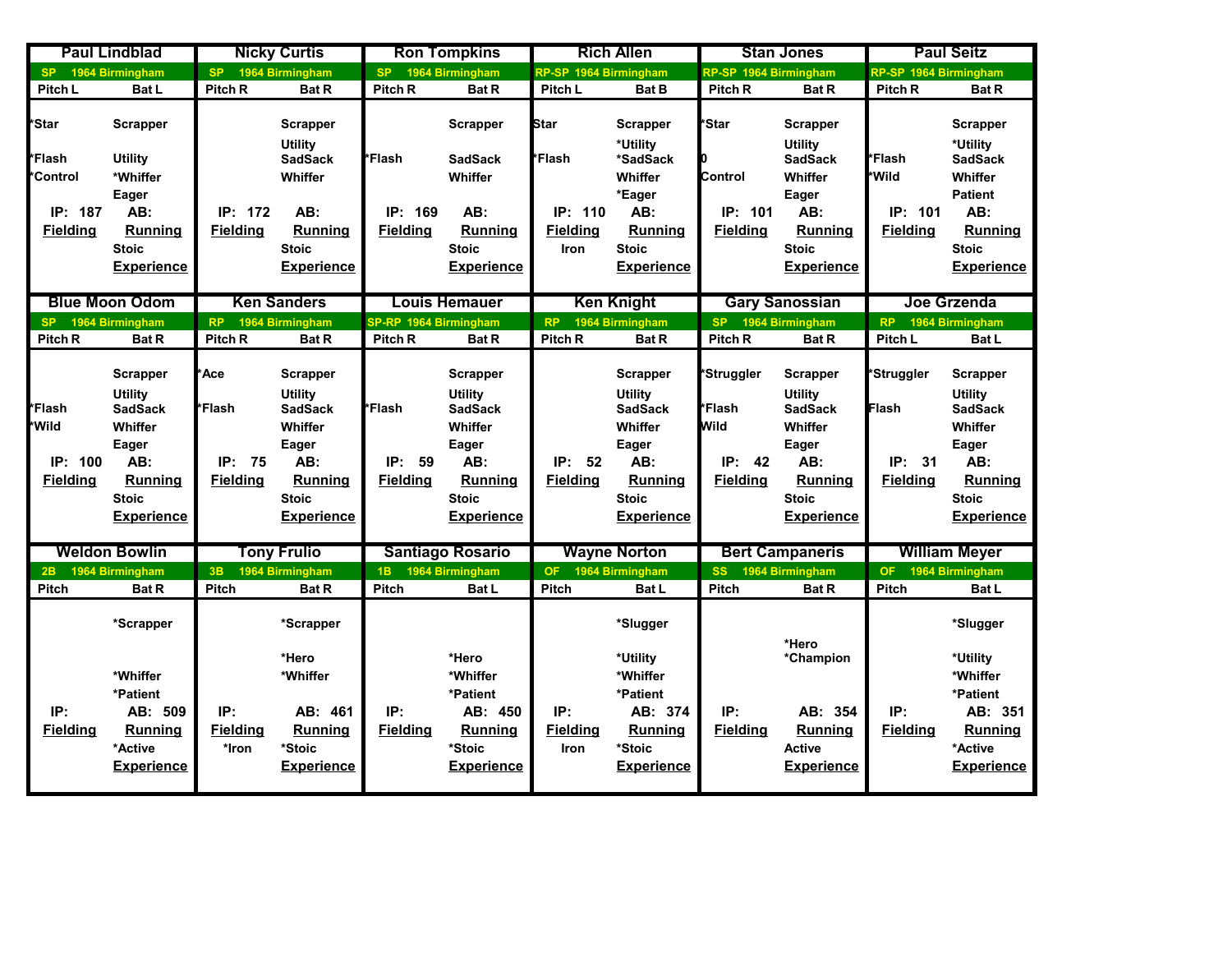|                                                           | <b>Larry Stahl</b>                                                                                                        |                                            | <b>Tommie Reynolds</b>                                                                                                    |                                                          | <b>Woody Huyke</b>                                                                                          |                                                     | <b>John Stutz</b>                                                                                                  |                                                | <b>Ossie Chavarria</b>                                                                                                    |                                                           | Luis Rodriguez                                                                                                               |
|-----------------------------------------------------------|---------------------------------------------------------------------------------------------------------------------------|--------------------------------------------|---------------------------------------------------------------------------------------------------------------------------|----------------------------------------------------------|-------------------------------------------------------------------------------------------------------------|-----------------------------------------------------|--------------------------------------------------------------------------------------------------------------------|------------------------------------------------|---------------------------------------------------------------------------------------------------------------------------|-----------------------------------------------------------|------------------------------------------------------------------------------------------------------------------------------|
| OF.                                                       | 1964 Birmingham                                                                                                           | <b>OF</b>                                  | 1964 Birmingham                                                                                                           | $\mathbf{C}$                                             | 1964 Birmingham                                                                                             | $\mathbf{C}$                                        | 1964 Birmingham                                                                                                    | <b>SS</b>                                      | 1964 Birmingham                                                                                                           | OF :                                                      | 1964 Birmingham                                                                                                              |
| <b>Pitch</b>                                              | <b>Bat L</b>                                                                                                              | <b>Pitch</b>                               | <b>Bat R</b>                                                                                                              | Pitch                                                    | <b>Bat R</b>                                                                                                | Pitch                                               | <b>Bat R</b>                                                                                                       | <b>Pitch</b>                                   | <b>Bat R</b>                                                                                                              | Pitch                                                     | <b>Bat R</b>                                                                                                                 |
|                                                           |                                                                                                                           |                                            | Slugger                                                                                                                   |                                                          |                                                                                                             |                                                     |                                                                                                                    |                                                |                                                                                                                           |                                                           | *Scrapper                                                                                                                    |
|                                                           | Hero<br>*Whiffer                                                                                                          |                                            | *Champion<br>*Whiffer<br>*Patient                                                                                         |                                                          | Hero                                                                                                        |                                                     | Whiffer<br>*Patient                                                                                                |                                                | *Whiffer                                                                                                                  |                                                           | *Champion<br>*Whiffer<br>Eager                                                                                               |
| IP:<br><b>Fielding</b>                                    | AB: 343<br><b>Running</b><br>*Active<br><b>Experience</b>                                                                 | IP:<br><b>Fielding</b>                     | AB: 339<br><b>Running</b><br>*Active<br><b>Experience</b>                                                                 | IP:<br><b>Fielding</b><br>*Iron                          | AB: 308<br><b>Running</b><br>*Stoic<br><b>Experience</b>                                                    | IP:<br><b>Fielding</b>                              | AB: 222<br>Running<br><b>Stoic</b><br><b>Experience</b>                                                            | IP:<br>31<br><b>Fielding</b>                   | AB: 207<br><b>Running</b><br>*Active<br><b>Experience</b>                                                                 | IP:<br>31<br><b>Fielding</b>                              | AB: 76<br><b>Running</b><br>*Active<br><b>Experience</b>                                                                     |
|                                                           | <b>Rolland Petranovich</b>                                                                                                |                                            | <b>Manly Johnston</b>                                                                                                     |                                                          | <b>Jose Lizondro</b>                                                                                        |                                                     | <b>Cisco Carlos</b>                                                                                                |                                                | <b>John Teeter</b>                                                                                                        |                                                           | <b>Thomas Richards</b>                                                                                                       |
| 3B                                                        | 1964 Birmingham                                                                                                           | <b>SP</b>                                  | 1964 Lynchburg                                                                                                            | <b>SP</b>                                                | 1964 Lynchburg                                                                                              | <b>SP</b>                                           | 1964 Lynchburg                                                                                                     | SP-RP 1964 Lynchburg                           |                                                                                                                           | <b>SP</b>                                                 | 1964 Lynchburg                                                                                                               |
| <b>Pitch</b>                                              | <b>Bat R</b>                                                                                                              | Pitch <sub>R</sub>                         | <b>Bat R</b>                                                                                                              | Pitch R                                                  | <b>Bat R</b>                                                                                                | Pitch <sub>R</sub>                                  | <b>Bat R</b>                                                                                                       | Pitch L                                        | <b>Bat L</b>                                                                                                              | Pitch R                                                   | <b>Bat L</b>                                                                                                                 |
|                                                           | Scrapper<br><b>Utility</b>                                                                                                | *Ace<br><b>Flash</b>                       | Hero                                                                                                                      | <b>Star</b>                                              | <b>Scrapper</b><br>*Utility<br>*SadSack                                                                     | *Workman                                            | *Scrapper<br>*SadSack                                                                                              | *Flash                                         | <b>Scrapper</b><br>*Utility<br><b>SadSack</b>                                                                             | Workman                                                   | <b>Scrapper</b><br>*Utility<br>*SadSack                                                                                      |
|                                                           | Whiffer<br>*Patient                                                                                                       | <b>Control</b>                             | *Whiffer<br>*Eager                                                                                                        | Double ControWhiffer                                     |                                                                                                             |                                                     | Whiffer<br>Eager                                                                                                   |                                                | Whiffer<br>Eager                                                                                                          | <b>Control</b>                                            | Whiffer<br>Eager                                                                                                             |
| IP:<br><b>Fielding</b>                                    | AB: 69<br><b>Running</b><br><b>Experience</b>                                                                             | IP: 227<br><b>Fielding</b>                 | AB:<br><b>Running</b><br><b>Stoic</b><br><b>Experience</b>                                                                | IP: 225<br><b>Fielding</b>                               | AB:<br>Running<br><b>Stoic</b><br><b>Experience</b>                                                         | <b>IP: 182</b><br><b>Fielding</b>                   | AB:<br><b>Running</b><br><b>Stoic</b><br><b>Experience</b>                                                         | IP: 143<br><b>Fielding</b>                     | AB:<br><b>Running</b><br><b>Stoic</b><br><b>Experience</b>                                                                | IP: 95<br><b>Fielding</b>                                 | AB:<br><b>Running</b><br><b>Stoic</b><br><b>Experience</b>                                                                   |
|                                                           |                                                                                                                           |                                            |                                                                                                                           |                                                          |                                                                                                             |                                                     |                                                                                                                    |                                                | 2 Teams                                                                                                                   |                                                           |                                                                                                                              |
|                                                           | <b>Glen Rosenbaum</b>                                                                                                     |                                            | <b>Dennis Higgins</b>                                                                                                     |                                                          | <b>Camilo Estevis</b>                                                                                       |                                                     | <b>Ed Nottle</b>                                                                                                   |                                                | <b>Steve Jones</b>                                                                                                        |                                                           | <b>John Bauer</b>                                                                                                            |
| <b>RP</b>                                                 | 1964 Lynchburg                                                                                                            | <b>RP</b>                                  | 1964 Lynchburg                                                                                                            | SP-RP 1964 Lynchburg                                     |                                                                                                             | <b>RP</b>                                           | 1964 Lynchburg                                                                                                     | RP-SP 1964 Lynchburg                           |                                                                                                                           | RP-SP 1964 Lynchburg                                      |                                                                                                                              |
| Pitch <sub>R</sub>                                        | <b>Bat R</b>                                                                                                              | Pitch <sub>R</sub>                         | <b>Bat R</b>                                                                                                              | Pitch <sub>R</sub>                                       | <b>Bat R</b>                                                                                                | Pitch <sub>R</sub>                                  | <b>Bat R</b>                                                                                                       | Pitch L                                        | Bat L                                                                                                                     | Pitch L                                                   | <b>Bat L</b>                                                                                                                 |
| *Star<br>i*Flash*<br>Control<br>IP: 88<br><b>Fielding</b> | <b>Scrapper</b><br>*Utility<br>*SadSack<br>Whiffer<br>Eager<br>AB:<br><b>Running</b><br><b>Stoic</b><br><b>Experience</b> | *Ace<br>Flash<br>IP: 87<br><b>Fielding</b> | <b>Scrapper</b><br>*Utility<br>*SadSack<br>Whiffer<br>Eager<br>AB:<br><b>Running</b><br><b>Stoic</b><br><b>Experience</b> | *Star<br>*Flash<br>*Control<br>IP: 81<br><b>Fielding</b> | Scrapper<br>*Utility<br>*SadSack<br>Whiffer<br>Eager<br>AB:<br>Running<br><b>Stoic</b><br><b>Experience</b> | *Star<br><b>*Flash</b><br>IP: 65<br><b>Fielding</b> | Scrapper<br>*Utility<br>*SadSack<br>Whiffer<br>Eager<br>AB:<br><b>Running</b><br><b>Stoic</b><br><b>Experience</b> | Flash<br>*Wild<br>IP:<br>56<br><b>Fielding</b> | <b>Scrapper</b><br>*Utility<br>*SadSack<br>Whiffer<br>Eager<br>AB:<br><b>Running</b><br><b>Stoic</b><br><b>Experience</b> | Struggler<br>*Flash<br>*Wild<br>IP: 44<br><b>Fielding</b> | <b>Scrapper</b><br>*Utility<br>*SadSack<br>Whiffer<br>Eager<br>AB: 33<br><b>Running</b><br><b>Stoic</b><br><b>Experience</b> |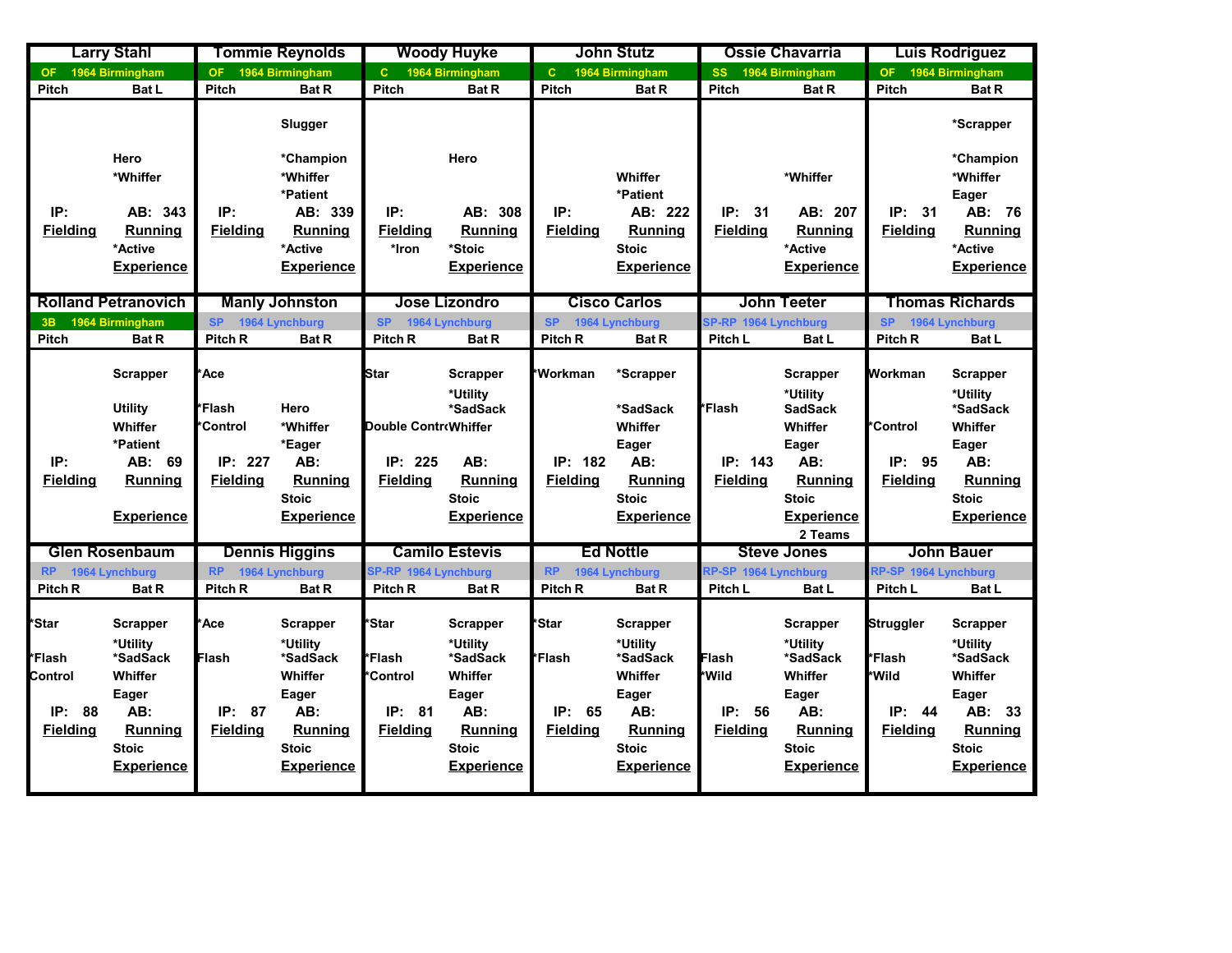|                      | <b>Dick Kenworthy</b> |                 | <b>Chico Fernandez</b> |                   | <b>Jackson Queen</b>         |                         | <b>Danny Murphy</b>   |                         | <b>Brian McCall</b> |                  | <b>Jim Napier</b>                 |
|----------------------|-----------------------|-----------------|------------------------|-------------------|------------------------------|-------------------------|-----------------------|-------------------------|---------------------|------------------|-----------------------------------|
| 3B-OF 1964 Lynchburg |                       | 2B              | 1964 Lynchburg         | OF 1964 Lynchburg |                              | OF 1964 Lynchburg       |                       | OF 1964 Lynchburg       |                     | $\mathbf{C}$     | 1964 Lynchburg                    |
| <b>Pitch</b>         | <b>Bat R</b>          | <b>Pitch</b>    | <b>Bat R</b>           | Pitch             | <b>Bat R</b>                 | Pitch                   | <b>Bat L</b>          | <b>Pitch</b>            | Bat L               | <b>Pitch</b>     | <b>Bat R</b>                      |
|                      | Slugger               |                 | <b>Scrapper</b>        |                   |                              |                         | Slugger               |                         | *Slugger            |                  |                                   |
|                      | *Champion             |                 | Hero<br>Good Eye       |                   | *Champion<br>*Whiffer        |                         | Hero<br>*Whiffer      |                         | *Hero<br>*Whiffer   |                  | *Utility<br>Whiffer               |
|                      | *Eager                |                 | Eager                  |                   | *Patient                     |                         | *Patient              |                         | *Patient            |                  |                                   |
| IP:                  | AB: 557               | IP:             | AB: 537                | IP:               | AB: 476                      | IP:                     | AB: 462               | IP:                     | AB: 426             | IP:              | AB: 422                           |
| <b>Fielding</b>      | <b>Running</b>        | <b>Fielding</b> | <b>Running</b>         | <b>Fielding</b>   | <b>Running</b>               | <b>Fielding</b>         | <b>Running</b>        | <b>Fielding</b>         | <b>Running</b>      | <b>Fielding</b>  | <b>Running</b>                    |
| Iron                 | <b>Stoic</b>          |                 |                        |                   | *Stoic                       |                         | *Stoic                |                         | *Stoic              |                  | *Stoic                            |
|                      | <b>Experience</b>     |                 | <b>Experience</b>      |                   | <b>Experience</b><br>2 Teams |                         | <b>Experience</b>     |                         | <b>Experience</b>   |                  | <b>Experience</b>                 |
|                      | <b>Bill Davidson</b>  |                 | <b>Deacon Jones</b>    |                   | <b>Bruce Andrew</b>          |                         | <b>Fred Loesekam</b>  |                         | <b>Gary Johnson</b> |                  | Jim Koranda                       |
| SS 1964 Lynchburg    |                       | 1B              | 1964 Lynchburg         | OF 1964 Lynchburg |                              | <b>OF</b>               | 1964 Lynchburg        | 1B 1964 Lynchburg       |                     | OF.              | 1964 Lynchburg                    |
| <b>Pitch</b>         | <b>Bat R</b>          | Pitch           | <b>Bat L</b>           | <b>Pitch</b>      | <b>Bat R</b>                 | Pitch                   | <b>Bat R</b>          | <b>Pitch</b>            | <b>Bat L</b>        | Pitch            | <b>Bat R</b>                      |
|                      | *Scrapper             |                 | *Slugger               |                   | <b>Scrapper</b>              |                         |                       |                         |                     |                  | Slugger                           |
|                      |                       |                 | Hero                   |                   | *Hero                        |                         |                       |                         | Hero                |                  | Champion                          |
|                      |                       |                 | *Whiffer               |                   | *Good Eye                    |                         | Whiffer               |                         |                     |                  | *Whiffer                          |
|                      | <b>Patient</b>        |                 |                        |                   |                              |                         | *Patient              |                         | *Eager              |                  |                                   |
| IP:                  | AB: 394               | IP:             | AB: 311                | IP:               | AB: 306                      | IP:                     | AB: 262               | IP:                     | AB: 205             | IP:              | AB: 92                            |
| <b>Fielding</b>      | <b>Running</b>        | <b>Fielding</b> | <b>Running</b>         | <b>Fielding</b>   | <b>Running</b>               | <b>Fielding</b>         | <b>Running</b>        | <b>Fielding</b>         | <b>Running</b>      | <b>Fielding</b>  | <b>Running</b>                    |
|                      | <b>Stoic</b>          |                 |                        |                   | *Active                      | Iron                    | *Stoic                |                         | *Stoic              |                  | <b>Stoic</b>                      |
|                      | <b>Experience</b>     |                 | <b>Experience</b>      |                   | <b>Experience</b>            |                         | <b>Experience</b>     |                         | <b>Experience</b>   |                  | <b>Experience</b>                 |
|                      |                       |                 |                        |                   |                              |                         |                       |                         |                     |                  |                                   |
|                      | <b>Ed Barberie</b>    |                 | <b>Oscar Flores</b>    |                   | <b>Joe Cherry</b>            |                         | <b>David Galligan</b> |                         | <b>Lacy West</b>    |                  | <b>Marvin Fodor</b>               |
| 3B                   | 1964 Lynchburg        | UT.             | 1964 Lynchburg         | <b>UT</b>         | 1964 Lynchburg               | 1964 Macon<br><b>SP</b> |                       | 1964 Macon<br><b>SP</b> |                     | SP-RP 1964 Macon |                                   |
| <b>Pitch</b>         | <b>Bat R</b>          | <b>Pitch</b>    | <b>Bat R</b>           | <b>Pitch</b>      | <b>Bat R</b>                 | <b>Pitch R</b>          | <b>Bat R</b>          | <b>Pitch R</b>          | <b>Bat R</b>        | <b>Pitch R</b>   | <b>Bat R</b>                      |
|                      | *Scrapper             |                 | <b>Scrapper</b>        |                   | *Slugger<br>*HR King         |                         |                       |                         | Scrapper            | *Workman         | <b>Scrapper</b><br><b>Utility</b> |
|                      | <b>Utility</b>        |                 | *Utility               |                   | *Champion                    | *Flash                  |                       | <mark>l</mark> *Flash   |                     | *Flash           | <b>SadSack</b>                    |
|                      | Whiffer               |                 | Whiffer                |                   | Whiffer                      |                         | Whiffer               |                         | *Whiffer            | *Control         | Whiffer                           |
|                      | Eager                 |                 | *Patient               |                   | <b>Patient</b>               |                         | *Eager                |                         | Eager               |                  | Eager                             |
| IP:                  | AB: 73                | IP:             | AB: 42                 | IP:               | AB: 25                       | IP: 209                 | AB:                   | IP: 185                 | AB:                 | IP: 126          | AB:                               |
| <b>Fielding</b>      | <b>Running</b>        | <b>Fielding</b> | <b>Running</b>         | <b>Fielding</b>   | <b>Running</b>               | <b>Fielding</b>         | <b>Running</b>        | <b>Fielding</b>         | Running             | <b>Fielding</b>  | Running                           |
|                      | <b>Stoic</b>          |                 | <b>Stoic</b>           |                   | <b>Stoic</b>                 |                         | <b>Stoic</b>          |                         | <b>Stoic</b>        |                  | <b>Stoic</b>                      |
|                      | <b>Experience</b>     |                 | <b>Experience</b>      |                   | <b>Experience</b>            |                         | <b>Experience</b>     |                         | <b>Experience</b>   |                  | <b>Experience</b>                 |
|                      |                       |                 |                        |                   |                              |                         |                       |                         |                     |                  |                                   |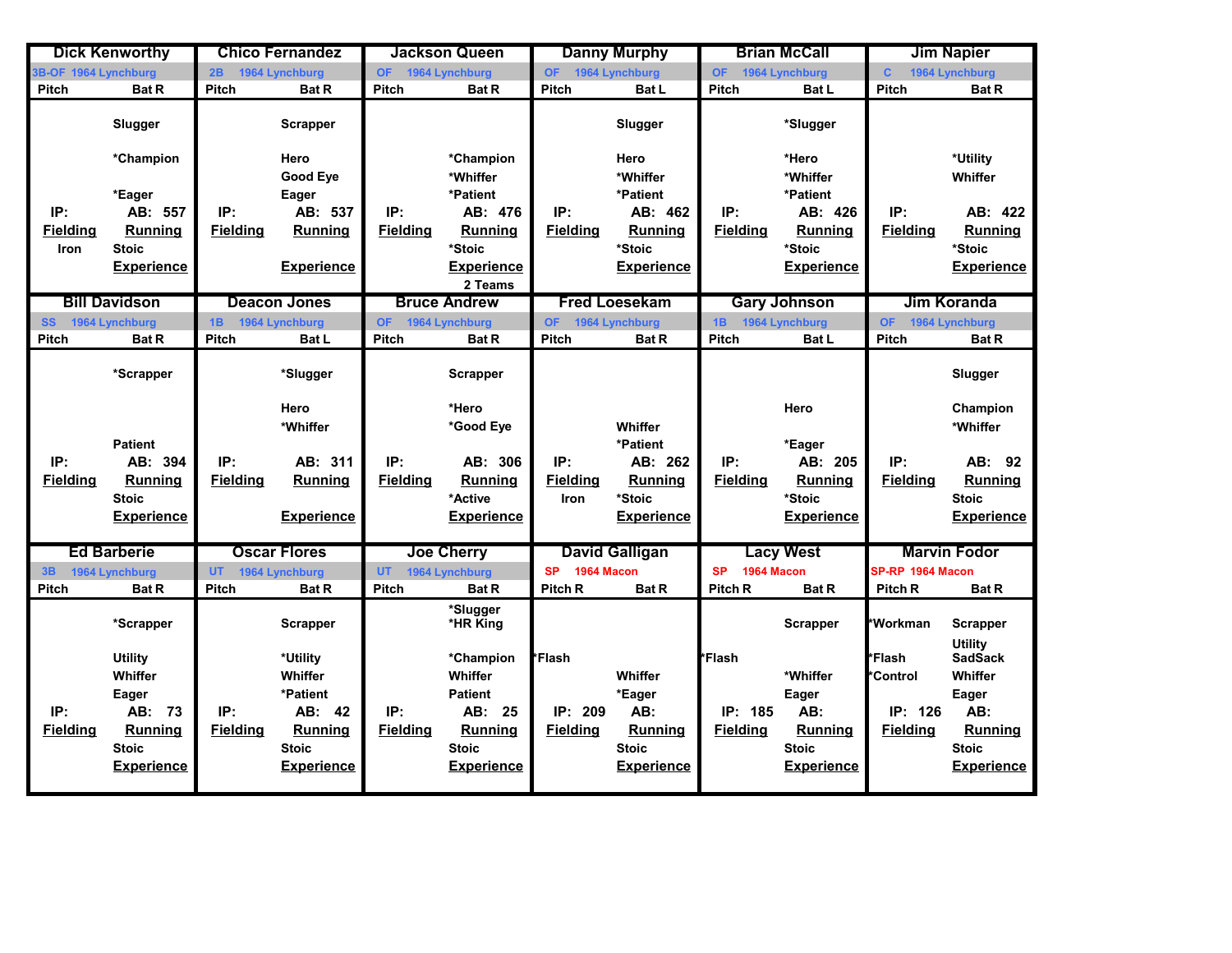|                                              | <b>Dave Skaugstad</b>                                                                                   |                                                      | <b>Ken Hunt</b>                                                                                         |                                                      | <b>Darrell Osteen</b>                                                                                   |                                             | <b>Wally Wolf</b>                                                                                       |                                         | <b>Don Secrist</b>                                                                                     |                                                             | <b>Jerry Bean</b>                                                                           |
|----------------------------------------------|---------------------------------------------------------------------------------------------------------|------------------------------------------------------|---------------------------------------------------------------------------------------------------------|------------------------------------------------------|---------------------------------------------------------------------------------------------------------|---------------------------------------------|---------------------------------------------------------------------------------------------------------|-----------------------------------------|--------------------------------------------------------------------------------------------------------|-------------------------------------------------------------|---------------------------------------------------------------------------------------------|
| RP-SP 1964 Macon                             |                                                                                                         | SP-RP 1964 Macon                                     |                                                                                                         | 1964 Macon<br><b>RP</b>                              |                                                                                                         | SP-RP 1964 Macon                            |                                                                                                         | RP-SP 1964 Macon                        |                                                                                                        | 1964 Macon<br><b>RP</b>                                     |                                                                                             |
| <b>Pitch L</b>                               | Bat L                                                                                                   | Pitch R                                              | <b>Bat R</b>                                                                                            | Pitch R                                              | <b>Bat R</b>                                                                                            | Pitch <sub>R</sub>                          | <b>Bat R</b>                                                                                            | Pitch L                                 | <b>Bat L</b>                                                                                           | Pitch L                                                     | <b>Bat L</b>                                                                                |
|                                              | <b>Scrapper</b>                                                                                         | <b>Workman</b>                                       | <b>Scrapper</b>                                                                                         | Star                                                 | *Scrapper                                                                                               | 'Struggler                                  | *Scrapper                                                                                               | *Struggler                              | *Scrapper                                                                                              | *Struggler                                                  | *Scrapper                                                                                   |
| Flash<br>*Wild<br>IP: 106<br><b>Fielding</b> | <b>SadSack</b><br>Whiffer<br>*Eager<br>AB:<br><b>Running</b><br><b>Stoic</b><br><u>Experience</u>       | Flash<br><b>Wild</b><br>IP:<br>98<br><b>Fielding</b> | SadSack<br>Whiffer<br>*Eager<br>AB:<br><b>Running</b><br><b>Stoic</b><br><u>Experience</u>              | *Flash<br>*Wild<br>IP: 83<br><b>Fielding</b><br>Iron | *Utility<br>Whiffer<br>Eager<br>AB:<br><b>Running</b><br><b>Stoic</b><br><b>Experience</b>              | *Flash<br>Wild<br>IP: 73<br><b>Fielding</b> | *Utility<br>Whiffer<br>Eager<br>AB:<br>Running<br><b>Stoic</b><br><b>Experience</b>                     | *Wild<br>IP:<br>58<br><b>Fielding</b>   | *Utility<br>Whiffer<br>Eager<br>AB:<br><b>Running</b><br><b>Stoic</b><br><b>Experience</b>             | <i>l</i> *Flash<br><b>Wild</b><br>IP: 57<br><b>Fielding</b> | *Utility<br>Whiffer<br>Eager<br>AB:<br><b>Running</b><br><b>Stoic</b><br><b>Experience</b>  |
| SP-RP 1964 Macon<br>Pitch <sub>R</sub>       | <b>Jerry Merz</b><br><b>Bat R</b>                                                                       | <b>RP</b><br>1964 Macon<br>Pitch <sub>R</sub>        | <b>Andrew Dustal</b><br><b>Bat R</b>                                                                    | <b>RP</b><br>1964 Macon<br>Pitch R                   | <b>Donald Flynn</b><br><b>Bat R</b>                                                                     | RP-SP 1964 Macon<br>Pitch L                 | <b>Wayne Carlander</b><br>Bat L                                                                         | 1B<br>1964 Macon<br>Pitch               | <b>Lee May</b><br><b>Bat R</b>                                                                         | 3B-SS 1964 Macon<br><b>Pitch</b>                            | <b>Len Boehmer</b><br><b>Bat R</b>                                                          |
| *Star<br>IP: 57<br><b>Fielding</b>           | *Scrapper<br>*Utility<br>Whiffer<br>Eager<br>AB:<br><b>Running</b><br><b>Stoic</b><br><b>Experience</b> | IP: 55<br><b>Fielding</b>                            | *Scrapper<br>*Utility<br>Whiffer<br>Eager<br>AB:<br><b>Running</b><br><b>Stoic</b><br><b>Experience</b> | *Workman<br>*Flash<br>IP: 47<br><b>Fielding</b>      | *Scrapper<br>*Utility<br>Whiffer<br>Eager<br>AB:<br><b>Running</b><br><b>Stoic</b><br><b>Experience</b> | *Struggler<br>IP: 23<br><b>Fielding</b>     | *Scrapper<br>*Utility<br>Whiffer<br>Eager<br>AB:<br><b>Running</b><br><b>Stoic</b><br><b>Experience</b> | IP:<br><b>Fielding</b>                  | Slugger<br>*Champion<br>*Whiffer<br>*Eager<br>AB: 515<br><b>Running</b><br>*Stoic<br><b>Experience</b> | <b>⊁Struggler</b><br>IP:<br>23<br><b>Fielding</b>           | *Hero<br>*Champion<br>*Good Eye<br>*Eager<br>AB: 511<br><b>Running</b><br><b>Experience</b> |
| 1964 Macon<br><b>OF</b><br><b>Pitch</b>      | <b>Gerald Reimer</b><br><b>Bat L</b>                                                                    | 1964 Macon<br>2B<br><b>Pitch</b>                     | <b>Bill Oplinger</b><br><b>Bat R</b>                                                                    | 1964 Macon<br><b>OF</b><br>Pitch                     | <b>Teolindo Acosta</b><br><b>Bat L</b>                                                                  | C<br>1964 Macon<br><b>Pitch</b>             | Tom Tischinski<br><b>Bat R</b>                                                                          | <b>SS-3B 1964 Macon</b><br><b>Pitch</b> | <b>Francisco Obregon</b><br><b>Bat R</b>                                                               | OF 1964 Macon<br><b>Pitch</b>                               | <b>Jerry Kushner</b><br><b>Bat L</b>                                                        |
| IP:<br><b>Fielding</b>                       | *HR King<br>*Champion<br>*Eager<br>AB: 501<br><b>Running</b><br>*Stoic<br><b>Experience</b>             | IP:<br><b>Fielding</b>                               | *Scrapper<br>Hero<br>*Good Eye<br>AB: 472<br><b>Running</b><br><b>Experience</b>                        | IP:<br><b>Fielding</b><br>Iron                       | <b>Scrapper</b><br>*Hero<br>AB: 405<br><b>Running</b><br>*Active<br><b>Experience</b>                   | IP:<br><b>Fielding</b>                      | *Whiffer<br>*Eager<br>AB: 361<br><b>Running</b><br>*Stoic<br><b>Experience</b>                          | IP:<br><b>Fielding</b><br>*Iron         | <b>Scrapper</b><br>Hero<br>*Eager<br>AB: 358<br>Running<br><b>Experience</b>                           | IP:<br><b>Fielding</b>                                      | *Slugger<br>Hero<br>*Whiffer<br>AB: 250<br>Running<br><b>Experience</b>                     |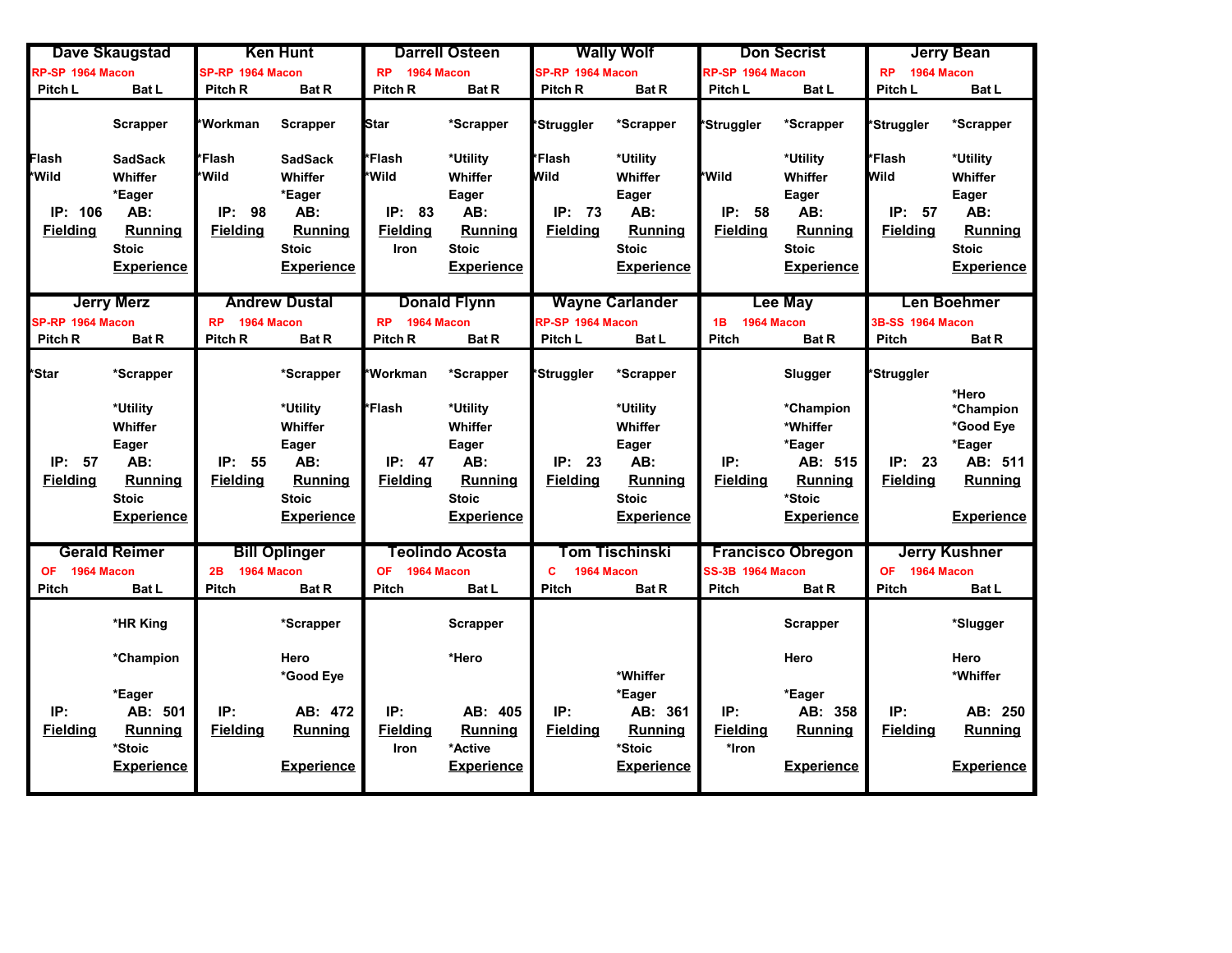|                                               | <b>Jim Woods</b>                                                                                          |                                                       | <b>Richard Kennedy</b>                                                                                    |                                                   | <b>Rogelio Alvarez</b>                                                                             |                                       | <b>Gene Green</b>                                                                                         |                                                       | <b>Jan Firek</b>                                                                                             |                                                | John Weghorn                                                                                              |
|-----------------------------------------------|-----------------------------------------------------------------------------------------------------------|-------------------------------------------------------|-----------------------------------------------------------------------------------------------------------|---------------------------------------------------|----------------------------------------------------------------------------------------------------|---------------------------------------|-----------------------------------------------------------------------------------------------------------|-------------------------------------------------------|--------------------------------------------------------------------------------------------------------------|------------------------------------------------|-----------------------------------------------------------------------------------------------------------|
| 1964 Macon<br>UT                              |                                                                                                           | Ċ<br>1964 Macon                                       |                                                                                                           | 1B-OF 1964 Macon                                  |                                                                                                    | OF-3B 1964 Macon                      |                                                                                                           | <b>OF</b><br>1964 Macon                               |                                                                                                              | 3B-SS 1964 Macon                               |                                                                                                           |
| Pitch                                         | <b>Bat R</b>                                                                                              | <b>Pitch</b>                                          | <b>Bat R</b>                                                                                              | <b>Pitch</b>                                      | <b>Bat R</b>                                                                                       | <b>Pitch</b>                          | <b>Bat R</b>                                                                                              | Pitch <sub>0</sub>                                    | <b>Bat R</b>                                                                                                 | <b>Pitch</b>                                   | <b>Bat R</b>                                                                                              |
|                                               |                                                                                                           |                                                       | <b>Scrapper</b>                                                                                           |                                                   | Slugger                                                                                            |                                       | *Slugger *HR<br>King                                                                                      |                                                       |                                                                                                              |                                                | Slugger                                                                                                   |
|                                               | <b>Utility</b><br>Whiffer<br>*Eager                                                                       |                                                       | *SadSack<br>*Whiffer                                                                                      |                                                   | *Hero<br>Whiffer                                                                                   |                                       | *Hero<br>*Whiffer<br>*Eager                                                                               |                                                       | <b>Utility</b><br>Whiffer<br>*Eager                                                                          |                                                | Hero<br>*Whiffer<br><b>Patient</b>                                                                        |
| IP:<br><b>Fielding</b><br>*Iron               | AB: 175<br><b>Running</b><br>*Stoic<br><b>Experience</b>                                                  | IP:<br><b>Fielding</b>                                | AB: 161<br><b>Running</b><br><b>Stoic</b><br><b>Experience</b>                                            | IP:<br><b>Fielding</b>                            | AB: 144<br><b>Running</b><br><b>Stoic</b><br><b>Experience</b>                                     | IP:<br><b>Fielding</b>                | AB: 132<br><b>Running</b><br><b>Stoic</b><br><b>Experience</b>                                            | IP:<br><b>Fielding</b>                                | AB: 94<br><b>Running</b><br><b>Stoic</b><br><b>Experience</b>                                                | IP:<br><b>Fielding</b>                         | AB: 57<br><b>Running</b><br><b>Experience</b>                                                             |
| <b>SP-RP 1964 Charlotte</b><br>Pitch R        | <b>Don Gregson</b><br><b>Bat R</b>                                                                        | <b>SP</b><br>Pitch <sub>R</sub>                       | <b>Bill Whitby</b><br><b>1964 Charlotte</b><br><b>Bat R</b>                                               | <b>SP-RP 1964 Charlotte</b><br>Pitch R            | <b>Garland Shifflett</b><br><b>Bat R</b>                                                           | <b>SP</b><br>Pitch L                  | <b>Marv Mecklenburg</b><br>1964 Charlotte<br><b>Bat L</b>                                                 | <b>SP-RP 1964 Charlotte</b><br>Pitch <sub>R</sub>     | <b>Jim Manning</b><br><b>Bat R</b>                                                                           | <b>RP-SP 1964 Charlotte</b><br>Pitch L         | <b>Hal Stowe</b><br><b>Bat L</b>                                                                          |
| <b>Star</b>                                   | *Scrapper<br>*Utility<br>*SadSack                                                                         | <b>Star</b>                                           | <b>Scrapper</b><br>*Utility<br>*SadSack                                                                   | <b>Star</b>                                       | <b>Scrapper</b><br>*SadSack                                                                        | *Flash                                | Scrapper<br><b>SadSack</b>                                                                                | *Star<br>*Flash                                       | <b>Scrapper</b><br>*Utility                                                                                  | *Star<br><b>Flash</b>                          | <b>Scrapper</b><br><b>SadSack</b>                                                                         |
| Control<br>IP: 186                            | *Whiffer<br>*Eager<br>AB:                                                                                 | IP: 181                                               | Whiffer<br>Eager<br>AB:                                                                                   | Control<br>IP: 148                                | Whiffer<br>AB:                                                                                     | IP: 129                               | Whiffer<br>Eager<br>AB:                                                                                   | <b>Control</b><br>IP: 127                             | <b>SadSack</b><br>Eager<br>AB:                                                                               | Control<br>IP: 107                             | Whiffer<br><b>Patient</b><br>AB:                                                                          |
| <b>Fielding</b>                               | Running<br><b>Stoic</b><br><b>Experience</b>                                                              | <b>Fielding</b>                                       | <b>Running</b><br><b>Stoic</b><br><b>Experience</b>                                                       | <b>Fielding</b>                                   | Running<br><b>Stoic</b><br><b>Experience</b>                                                       | <b>Fielding</b>                       | <b>Running</b><br><b>Stoic</b><br><b>Experience</b>                                                       | <b>Fielding</b>                                       | <b>Running</b><br><b>Stoic</b><br><b>Experience</b>                                                          | <b>Fielding</b>                                | <b>Running</b><br><b>Stoic</b><br><b>Experience</b>                                                       |
| <b>1964 Charlotte</b><br><b>RP</b><br>Pitch R | <b>George Miller</b><br><b>Bat R</b>                                                                      | <b>RP-SP 1964 Charlotte</b><br><b>Pitch R</b>         | <b>Jim Donohue</b><br><b>Bat R</b>                                                                        | <b>RP</b><br>Pitch R                              | <b>Dave Boswell</b><br><b>1964 Charlotte</b><br><b>Bat R</b>                                       | <b>RP</b><br>Pitch <sub>R</sub>       | <b>Jim Bonikowski</b><br><b>1964 Charlotte</b><br><b>Bat R</b>                                            | <b>RP</b><br>Pitch R                                  | <b>Fred Lasher</b><br><b>1964 Charlotte</b><br><b>Bat R</b>                                                  | RP-SP 1964 Charlotte<br>Pitch L                | <b>Larry Whitley</b><br><b>Bat L</b>                                                                      |
| <b>Star</b>                                   | <b>Scrapper</b>                                                                                           | 'Star                                                 | <b>Scrapper</b>                                                                                           | <b>Star</b>                                       | Scrapper                                                                                           | Struggler                             | <b>Scrapper</b>                                                                                           | *Struggler                                            | <b>Scrapper</b>                                                                                              | Struggler<br>Workman                           | <b>Scrapper</b>                                                                                           |
| IP: 78<br><b>Fielding</b>                     | <b>SadSack</b><br>Whiffer<br><b>Patient</b><br>AB:<br><b>Running</b><br><b>Stoic</b><br><b>Experience</b> | <b>Flash</b><br>*Wild<br>IP:<br>63<br><b>Fielding</b> | <b>SadSack</b><br>Whiffer<br><b>Patient</b><br>AB:<br><b>Running</b><br><b>Stoic</b><br><b>Experience</b> | *Flash<br>*Wild<br>IP:<br>- 41<br><b>Fielding</b> | <b>SadSack</b><br>Whiffer<br><b>Patient</b><br>AB:<br>Running<br><b>Stoic</b><br><b>Experience</b> | *Wild<br>IP:<br>34<br><b>Fielding</b> | <b>SadSack</b><br>Whiffer<br><b>Patient</b><br>AB:<br><b>Running</b><br><b>Stoic</b><br><b>Experience</b> | *Flash<br><b>Wild</b><br>IP:<br>29<br><b>Fielding</b> | <b>SadSack</b><br>Whiffer<br><b>Patient</b><br>AB: 23<br><b>Running</b><br><b>Stoic</b><br><b>Experience</b> | Flash<br>*Wild<br>IP:<br>25<br><b>Fielding</b> | <b>SadSack</b><br>Whiffer<br><b>Patient</b><br>AB:<br><b>Running</b><br><b>Stoic</b><br><b>Experience</b> |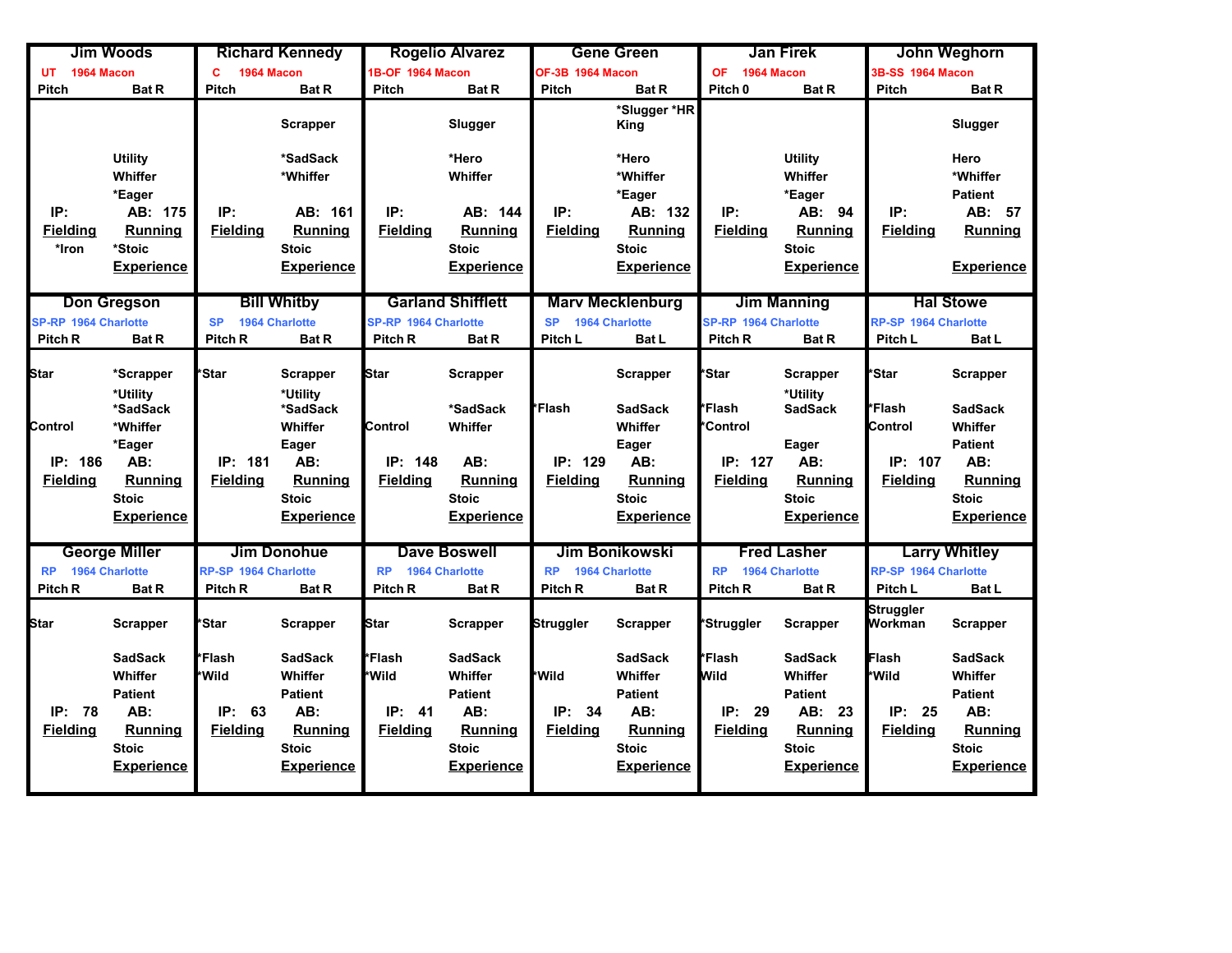|                 | <b>Frank Quilici</b>  |                      | Dan Hagan             |                             | <b>Minnie Mendoza</b>       |                    | <b>Bill Bethea</b>    |                             | <b>Tom Umphlett</b>   |                      | Ted Uhlaender         |
|-----------------|-----------------------|----------------------|-----------------------|-----------------------------|-----------------------------|--------------------|-----------------------|-----------------------------|-----------------------|----------------------|-----------------------|
| 2B              | 1964 Charlotte        | 1B                   | 1964 Charlotte        | OF-3B 1964 Charlotte        |                             | <b>SS</b>          | <b>1964 Charlotte</b> | <b>OF</b>                   | 1964 Charlotte        | <b>OF</b>            | <b>1964 Charlotte</b> |
| <b>Pitch</b>    | <b>Bat R</b>          | Pitch                | <b>Bat L</b>          | <b>Pitch</b>                | <b>Bat R</b>                | Pitch              | <b>Bat R</b>          | <b>Pitch</b>                | <b>Bat R</b>          | Pitch <sub>0</sub>   | Bat L                 |
|                 | *Scrapper             |                      | *Scrapper             |                             |                             |                    |                       |                             |                       |                      |                       |
|                 | *Hero                 |                      | Hero                  |                             | *Champion                   |                    |                       |                             | *Hero                 |                      |                       |
|                 | *Whiffer              |                      |                       |                             | *Good Eye                   |                    | *Whiffer              |                             |                       |                      | *Good Eye             |
|                 |                       |                      | *Eager                |                             | Eager                       |                    |                       |                             | *Eager                |                      | *Eager                |
| IP:             | AB: 483               | IP:                  | AB: 482               | IP:                         | AB: 473                     | IP:                | AB: 453               | IP:                         | AB: 430               | IP:                  | AB: 396               |
| <b>Fielding</b> | Running               | <b>Fielding</b>      | <b>Running</b>        | <b>Fielding</b>             | Running                     | <b>Fielding</b>    | <b>Running</b>        | <b>Fielding</b>             | <b>Running</b>        | <b>Fielding</b>      | <b>Running</b>        |
|                 | *Stoic                |                      |                       | *Iron                       |                             |                    |                       |                             | *Stoic                |                      |                       |
|                 | <b>Experience</b>     |                      | <b>Experience</b>     |                             | <b>Experience</b>           |                    | <b>Experience</b>     |                             | <b>Experience</b>     |                      | <b>Experience</b>     |
|                 |                       |                      |                       |                             |                             |                    |                       |                             |                       |                      |                       |
|                 | <b>Ron Clark</b>      |                      | <b>Luke Vasser</b>    |                             | <b>Hank Izquierdo</b>       |                    | <b>Ron Henry</b>      |                             | <b>Ronnie Flender</b> |                      | <b>William Hess</b>   |
| 3B              | <b>1964 Charlotte</b> | OF-1B 1964 Charlotte |                       | C-UT 1964 Charlotte         |                             | C                  | <b>1964 Charlotte</b> | <b>OF</b>                   | <b>1964 Charlotte</b> | <b>OF</b>            | <b>1964 Charlotte</b> |
| <b>Pitch</b>    | <b>Bat R</b>          | <b>Pitch</b>         | <b>Bat L</b>          | Pitch <sub>0</sub>          | <b>Bat R</b>                | <b>Pitch</b>       | <b>Bat R</b>          | <b>Pitch</b>                | <b>Bat L</b>          | <b>Pitch</b>         | <b>Bat R</b>          |
|                 | *Scrapper             |                      | *Slugger              |                             | *Scrapper                   |                    | Slugger<br>*HR King   |                             | <b>Scrapper</b>       |                      | *Scrapper             |
|                 |                       |                      | *Hero                 |                             |                             |                    | *Champion             |                             | *Hero                 |                      | *SadSack              |
|                 | *Whiffer              |                      | *Whiffer              |                             |                             |                    | *Whiffer              |                             |                       |                      | Whiffer               |
|                 | *Patient              |                      | *Patient              |                             |                             |                    |                       |                             | *Eager                |                      | *Eager                |
| IP:             | AB: 334               | IP:                  | AB: 284               | IP:                         | AB: 248                     | IP:                | AB: 189               | IP:                         | AB: 187               | IP:                  | AB: 91                |
| <b>Fielding</b> | <b>Running</b>        | <b>Fielding</b>      | <b>Running</b>        | <b>Fielding</b>             | <b>Running</b>              | <b>Fielding</b>    | <b>Running</b>        | <b>Fielding</b>             | Running               | <b>Fielding</b>      | <b>Running</b>        |
|                 | <b>Stoic</b>          |                      | *Stoic                |                             | <b>Stoic</b>                | *Iron              | <b>Stoic</b>          |                             | *Stoic                |                      | <b>Active</b>         |
|                 | <b>Experience</b>     |                      | <b>Experience</b>     |                             | <b>Experience</b>           |                    | <b>Experience</b>     |                             | <b>Experience</b>     |                      | <b>Experience</b>     |
|                 |                       |                      |                       |                             |                             |                    |                       |                             |                       |                      |                       |
|                 | <b>Joe McCabe</b>     |                      | <b>Sammy Miley</b>    |                             | <b>John Teeter</b>          |                    | <b>James Brown</b>    |                             | <b>Vern Holtgrave</b> |                      | <b>Johnny Ison</b>    |
| C               | <b>1964 Charlotte</b> | <b>OF</b>            | <b>1964 Charlotte</b> | <b>SP-RP 1964 Knoxville</b> |                             | <b>SP</b>          | <b>1964 Knoxville</b> | <b>RP-SP 1964 Knoxville</b> |                       | RP-SP 1964 Knoxville |                       |
| <b>Pitch</b>    | <b>Bat R</b>          | <b>Pitch</b>         | Bat L                 | Pitch L                     | <b>Bat L</b>                | Pitch <sub>R</sub> | <b>Bat R</b>          | Pitch <sub>R</sub>          | <b>Bat R</b>          | Pitch <sub>R</sub>   | <b>Bat R</b>          |
|                 |                       |                      | <b>Scrapper</b>       |                             | <b>Scrapper</b><br>*Utility | *Star              | <b>Scrapper</b>       |                             | <b>Scrapper</b>       | Workman              | Scrapper              |
|                 | *Hero                 |                      | Utility               | <sup>l</sup> *Flash         | <b>SadSack</b>              | *Flash             |                       | *Flash                      | *SadSack              |                      | *SadSack              |
|                 | *Whiffer              |                      | *Good Eye             |                             | Whiffer                     | Mwild              | Whiffer               |                             | Whiffer               |                      | Whiffer               |
|                 | *Eager                |                      |                       |                             | Eager                       |                    | *Eager                |                             | Eager                 |                      | Eager                 |
| IP:             | AB: 73                | IP:                  | AB:<br>59             | IP: 143                     | AB:                         | IP: 119            | AB:                   | IP: 119                     | AB:                   | IP: 112              | AB:                   |
| <b>Fielding</b> | <b>Running</b>        | <b>Fielding</b>      | <b>Running</b>        | <b>Fielding</b>             | <b>Running</b>              | <b>Fielding</b>    | <b>Running</b>        | <b>Fielding</b>             | Running               | Fieldina             | Running               |
|                 | <b>Stoic</b>          |                      | <b>Stoic</b>          |                             | <b>Stoic</b>                | <b>Iron</b>        | <b>Stoic</b>          |                             | <b>Stoic</b>          |                      | <b>Stoic</b>          |
|                 | <b>Experience</b>     |                      | <b>Experience</b>     |                             | <b>Experience</b>           |                    | <b>Experience</b>     |                             | <b>Experience</b>     |                      | <b>Experience</b>     |
|                 |                       |                      |                       |                             | 2 Teams                     |                    |                       |                             |                       |                      |                       |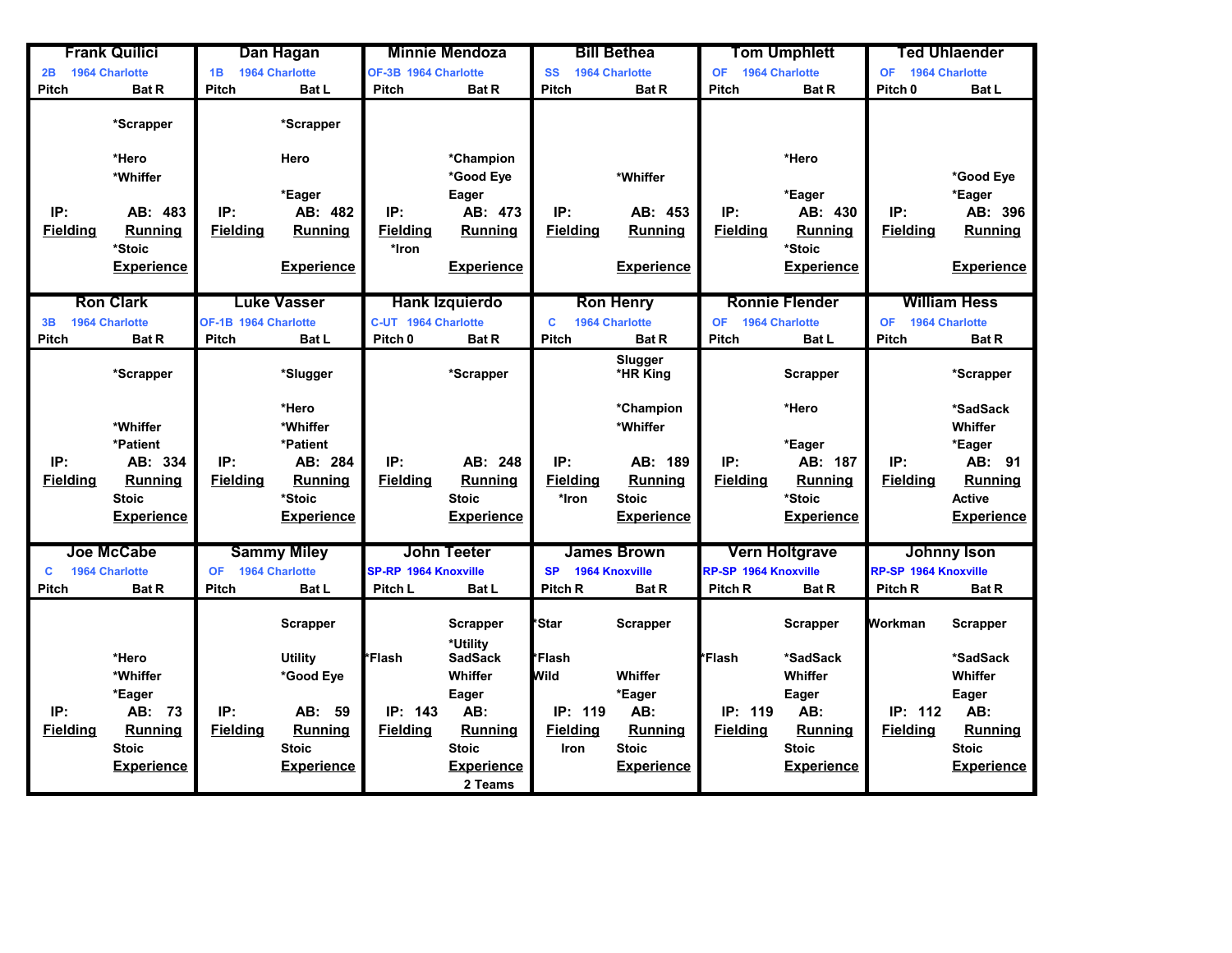|                                             | <b>Larry Foster</b>                                                                                                                   |                                                      | <b>Fritz Fisher</b>                                                                                                                   |                                                      | <b>Pat Dobson</b>                                                                                                              |                                                    | <b>Kenneth Magown</b>                                                                                                                 |                                 | <b>Ronnie Chandler</b>                                                                               |                                      | <b>Leo Marentette</b>                                                            |
|---------------------------------------------|---------------------------------------------------------------------------------------------------------------------------------------|------------------------------------------------------|---------------------------------------------------------------------------------------------------------------------------------------|------------------------------------------------------|--------------------------------------------------------------------------------------------------------------------------------|----------------------------------------------------|---------------------------------------------------------------------------------------------------------------------------------------|---------------------------------|------------------------------------------------------------------------------------------------------|--------------------------------------|----------------------------------------------------------------------------------|
| RP-SP 1964 Knoxville                        |                                                                                                                                       | <b>SP-RP 1964 Knoxville</b>                          |                                                                                                                                       | <b>SP</b>                                            | <b>1964 Knoxville</b>                                                                                                          | <b>RP-OF 1964 Knoxville</b>                        |                                                                                                                                       | <b>SP-RP 1964 Knoxville</b>     |                                                                                                      | <b>SP</b>                            | <b>1964 Knoxville</b>                                                            |
| Pitch <sub>R</sub>                          | <b>Bat L</b>                                                                                                                          | Pitch L                                              | <b>Bat L</b>                                                                                                                          | Pitch R                                              | <b>Bat R</b>                                                                                                                   | Pitch L                                            | <b>Bat L</b>                                                                                                                          | <b>Pitch R</b>                  | <b>Bat R</b>                                                                                         | Pitch R                              | <b>Bat R</b>                                                                     |
| *Workman                                    | <b>Scrapper</b>                                                                                                                       | Star                                                 | <b>Scrapper</b>                                                                                                                       |                                                      | <b>Scrapper</b>                                                                                                                | <b>Star</b>                                        | <b>Scrapper</b>                                                                                                                       | *Struggler                      | *Scrapper                                                                                            | <b>Star</b>                          | Scrapper                                                                         |
| <b>∤*Flash</b><br>*Wild                     | *Utility<br>*SadSack<br>Whiffer                                                                                                       | Flash                                                | Hero<br>*Champion<br>Whiffer                                                                                                          | *Flash                                               | Hero<br>*Champion                                                                                                              | *Flash                                             | *Champion<br>*Whiffer                                                                                                                 |                                 | *Hero<br>Whiffer                                                                                     |                                      | <b>Utility</b><br><b>SadSack</b><br>Whiffer                                      |
| IP: 111                                     | AB:                                                                                                                                   | IP: 102                                              | *Eager<br>AB:                                                                                                                         | IP:<br>91                                            | *Patient<br>AB:                                                                                                                | IP: 86                                             | Eager<br>AB:                                                                                                                          | IP:<br>83                       | Eager<br>AB:                                                                                         | IP: 76                               | Eager<br>AB:                                                                     |
| <b>Fielding</b>                             | <b>Running</b><br><b>Stoic</b><br><b>Experience</b>                                                                                   | <b>Fielding</b>                                      | <b>Running</b><br><b>Stoic</b><br><b>Experience</b>                                                                                   | <b>Fielding</b>                                      | <b>Running</b><br><b>Stoic</b><br><b>Experience</b>                                                                            | <b>Fielding</b>                                    | <b>Running</b><br><b>Stoic</b><br><b>Experience</b>                                                                                   | <b>Fielding</b>                 | <b>Running</b><br><b>Stoic</b><br><b>Experience</b>                                                  | <b>Fielding</b>                      | Running<br><b>Stoic</b><br><b>Experience</b>                                     |
| <b>RP</b>                                   | <b>Owen Johnson</b><br><b>1964 Knoxville</b>                                                                                          | <b>SP</b>                                            | Joe Sparma<br>1964 Knoxville                                                                                                          | <b>RP</b>                                            | <b>Tom Fletcher</b><br>1964 Knoxville                                                                                          | <b>RP</b>                                          | <b>Earl Griffin</b><br>1964 Knoxville                                                                                                 | 2B                              | <b>Larry Rojas</b><br><b>1964 Knoxville</b>                                                          | 3B                                   | <b>David Kelly</b><br>1964 Knoxville                                             |
| Pitch <sub>R</sub>                          | <b>Bat R</b>                                                                                                                          | Pitch <sub>R</sub>                                   | <b>Bat R</b>                                                                                                                          | Pitch L                                              | Bat L                                                                                                                          | Pitch <sub>R</sub>                                 | <b>Bat R</b>                                                                                                                          | <b>Pitch</b>                    | <b>Bat R</b>                                                                                         | Pitch                                | <b>Bat R</b>                                                                     |
| <b>Control</b><br>IP: 60<br><b>Fielding</b> | <b>Scrapper</b><br><b>Utility</b><br><b>SadSack</b><br>Whiffer<br>Eager<br>AB:<br><b>Running</b><br><b>Stoic</b><br><b>Experience</b> | 'Star<br><b>Wild</b><br>IP:<br>39<br><b>Fielding</b> | <b>Scrapper</b><br><b>Utility</b><br><b>SadSack</b><br>Whiffer<br>Eager<br>AB:<br><b>Running</b><br><b>Stoic</b><br><b>Experience</b> | *Struggler<br>*Flash<br>IP:<br>29<br><b>Fielding</b> | Scrapper<br><b>Utility</b><br><b>SadSack</b><br>Whiffer<br>Eager<br>AB:<br><b>Running</b><br><b>Stoic</b><br><b>Experience</b> | <b>Ace</b><br>Control<br>IP: 26<br><b>Fielding</b> | <b>Scrapper</b><br><b>Utility</b><br><b>SadSack</b><br>Whiffer<br>Eager<br>AB:<br><b>Running</b><br><b>Stoic</b><br><b>Experience</b> | IP:<br><b>Fielding</b><br>*Iron | *Scrapper<br>Hero<br>*Whiffer<br>*Eager<br>AB: 519<br><b>Running</b><br>*Active<br><b>Experience</b> | IP:<br><b>Fielding</b><br>*Iron      | *Utility<br>*Whiffer<br>AB: 479<br>Running<br>*Stoic<br><b>Experience</b>        |
| <b>OF</b><br><b>Pitch</b>                   | <b>Jackson Queen</b><br><b>1964 Knoxville</b><br><b>Bat R</b>                                                                         | 1B<br><b>Pitch</b>                                   | <b>Bud Zipfel</b><br><b>1964 Knoxville</b><br><b>Bat L</b>                                                                            | <b>OF</b><br><b>Pitch</b>                            | <b>Mickey Stanley</b><br><b>1964 Knoxville</b><br><b>Bat R</b>                                                                 | <b>OF</b><br>Pitch                                 | <b>Paul Pavelko</b><br><b>1964 Knoxville</b><br><b>Bat L</b>                                                                          | <b>OF</b><br>Pitch              | <b>Wilbert Franklin</b><br><b>1964 Knoxville</b><br><b>Bat L</b>                                     | SS-2B 1964 Knoxville<br><b>Pitch</b> | <b>Ike Brown</b><br><b>Bat R</b>                                                 |
|                                             |                                                                                                                                       |                                                      | *Slugger                                                                                                                              |                                                      |                                                                                                                                |                                                    | <b>Scrapper</b>                                                                                                                       |                                 |                                                                                                      |                                      | *Scrapper                                                                        |
| IP:<br><b>Fielding</b>                      | *Champion<br>*Whiffer<br>*Patient<br>AB: 476<br><b>Running</b><br>*Stoic<br><b>Experience</b><br>2 Teams                              | IP:<br><b>Fielding</b>                               | *Hero<br>Whiffer<br>*Patient<br>AB: 466<br>Running<br>*Stoic<br><b>Experience</b>                                                     | IP:<br><b>Fielding</b>                               | *Champion<br>AB: 345<br><b>Running</b><br><b>Stoic</b><br><b>Experience</b>                                                    | IP:<br><b>Fielding</b>                             | Eager<br>AB: 325<br><b>Running</b><br><b>Stoic</b><br><b>Experience</b>                                                               | IP:<br><b>Fielding</b><br>Iron  | *Champion<br>*Whiffer<br>AB: 308<br><b>Running</b><br>*Stoic<br><b>Experience</b>                    | IP:<br><b>Fielding</b>               | *Champion<br>Whiffer<br>*Eager<br>AB: 290<br><b>Running</b><br><b>Experience</b> |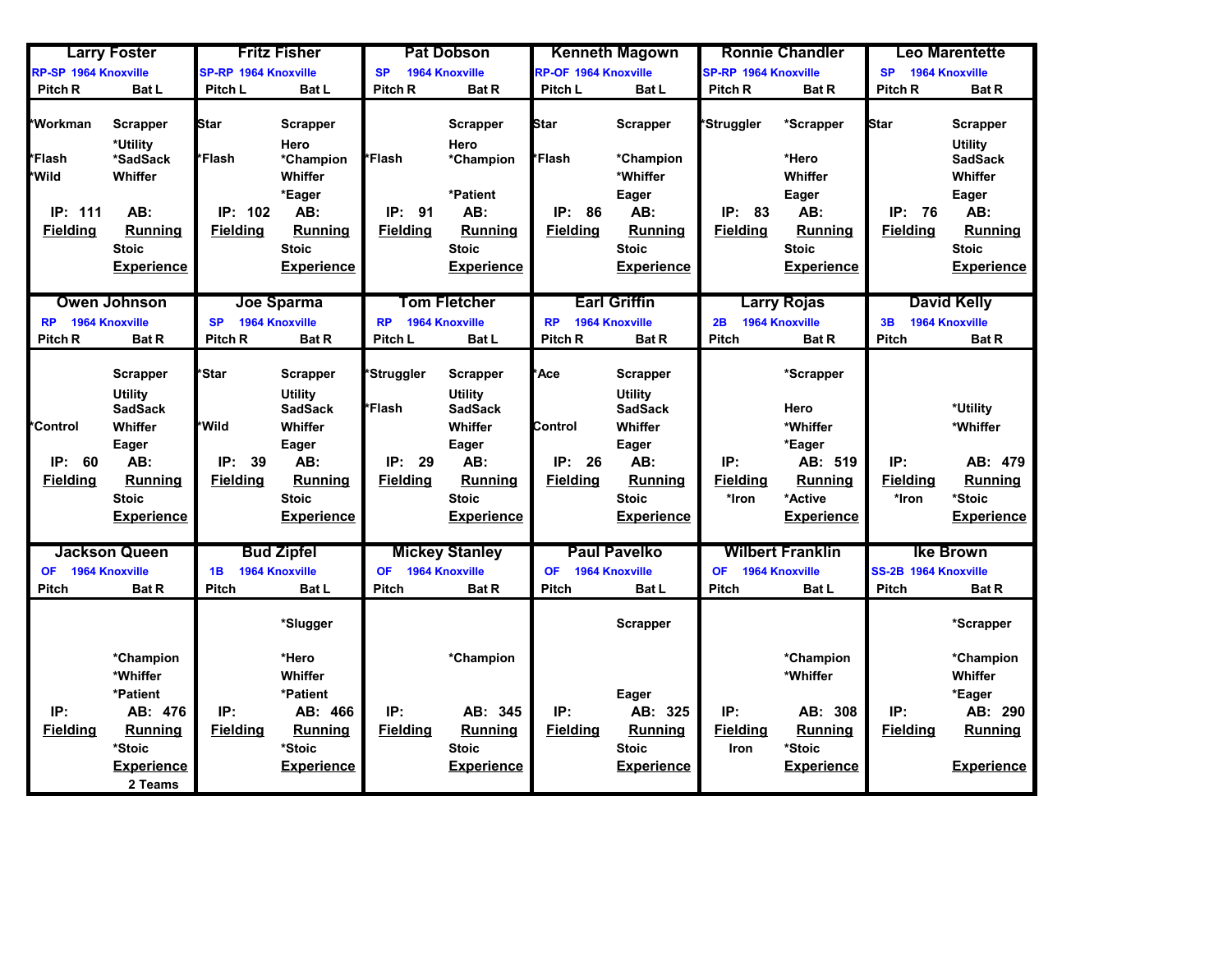|                                                             | <b>William Fulk</b>                                                                                                       |                                                      | <b>Tommy Matchick</b>                                                                                                                 |                                                           | <b>Don Bryant</b>                                                                                                              |                                                                      | <b>Dave Campbell</b>                                                                                                           |                                               | <b>Bill Voss</b>                                                                                          |                                                | <b>Jim Rooker</b>                                                                                                              |
|-------------------------------------------------------------|---------------------------------------------------------------------------------------------------------------------------|------------------------------------------------------|---------------------------------------------------------------------------------------------------------------------------------------|-----------------------------------------------------------|--------------------------------------------------------------------------------------------------------------------------------|----------------------------------------------------------------------|--------------------------------------------------------------------------------------------------------------------------------|-----------------------------------------------|-----------------------------------------------------------------------------------------------------------|------------------------------------------------|--------------------------------------------------------------------------------------------------------------------------------|
| C                                                           | <b>1964 Knoxville</b>                                                                                                     | SS                                                   | 1964 Knoxville                                                                                                                        | C                                                         | <b>1964 Knoxville</b>                                                                                                          | <b>INF</b>                                                           | <b>1964 Knoxville</b>                                                                                                          | <b>OF</b>                                     | <b>1964 Knoxville</b>                                                                                     | <b>OF-RP 1964 Knoxville</b>                    |                                                                                                                                |
| <b>Pitch</b>                                                | <b>Bat R</b>                                                                                                              | <b>Pitch</b>                                         | <b>Bat L</b>                                                                                                                          | <b>Pitch</b>                                              | <b>Bat R</b>                                                                                                                   | <b>Pitch</b>                                                         | <b>Bat R</b>                                                                                                                   | <b>Pitch</b>                                  | <b>Bat L</b>                                                                                              | Pitch R                                        | <b>Bat R</b>                                                                                                                   |
|                                                             | *Scrapper                                                                                                                 |                                                      | <b>Scrapper</b>                                                                                                                       |                                                           | <b>Scrapper</b><br>*Hero                                                                                                       |                                                                      | <b>Utility</b>                                                                                                                 |                                               | *Hero                                                                                                     |                                                | *Utility<br>*SadSack                                                                                                           |
|                                                             | Whiffer                                                                                                                   |                                                      | *Whiffer                                                                                                                              |                                                           | *Whiffer                                                                                                                       |                                                                      | Whiffer                                                                                                                        |                                               | *Whiffer                                                                                                  | <b>Control</b>                                 | Whiffer                                                                                                                        |
| IP:<br><b>Fielding</b>                                      | AB: 252<br>Running<br>*Stoic<br><b>Experience</b>                                                                         | IP:<br><b>Fielding</b>                               | *Eager<br>AB: 223<br><b>Running</b><br><b>Stoic</b><br><b>Experience</b>                                                              | IP:<br><b>Fielding</b>                                    | *Eager<br>AB: 184<br><b>Running</b><br><b>Stoic</b><br><b>Experience</b>                                                       | IP:<br><b>Fielding</b><br><b>Iron</b>                                | *Eager<br>AB: 158<br>Running<br><b>Stoic</b><br><b>Experience</b>                                                              | IP:<br><b>Fielding</b>                        | AB: 150<br><b>Running</b><br><b>Stoic</b><br><b>Experience</b>                                            | IP:<br>26<br><b>Fielding</b>                   | Eager<br>AB:<br>- 79<br><b>Running</b><br><b>Stoic</b><br><b>Experience</b>                                                    |
|                                                             | <b>Arlo Brunsberg</b>                                                                                                     |                                                      | <b>Alfred Ricciuti</b>                                                                                                                |                                                           | <b>Marcel Guilbault</b>                                                                                                        |                                                                      | <b>Ferguson Jenkins</b>                                                                                                        |                                               | <b>Marcelino Lopez</b>                                                                                    |                                                | <b>Jeff James</b>                                                                                                              |
| c                                                           | <b>1964 Knoxville</b>                                                                                                     | <b>UT</b>                                            | 1964 Knoxville                                                                                                                        | <b>SP</b>                                                 | 1964 Chattanooga                                                                                                               | <b>SP</b>                                                            | 1964 Chattanooga                                                                                                               | SP-RP 1964 Chattanooga                        |                                                                                                           | <b>SP</b>                                      | 1964 Chattanooga                                                                                                               |
| <b>Pitch</b>                                                | <b>Bat L</b>                                                                                                              | <b>Pitch</b>                                         | <b>Bat R</b>                                                                                                                          | Pitch L                                                   | <b>Bat L</b>                                                                                                                   | Pitch <sub>R</sub>                                                   | <b>Bat R</b>                                                                                                                   | Pitch L                                       | <b>Bat R</b>                                                                                              | Pitch R                                        | <b>Bat R</b>                                                                                                                   |
| IP:<br><b>Fielding</b>                                      | <b>Scrapper</b><br>*Utility<br><b>SadSack</b><br>Whiffer<br>AB: 59<br><b>Running</b><br><b>Stoic</b><br><b>Experience</b> | IP:<br><b>Fielding</b>                               | <b>Scrapper</b><br>*Hero<br>*Champion<br>*Whiffer<br>AB: 28<br>Running<br><b>Stoic</b><br><b>Experience</b>                           | *Star<br>*Flash<br>*Control<br>IP: 170<br><b>Fielding</b> | <b>Scrapper</b><br>Hero<br>*Champion<br>*Whiffer<br>Eager<br>AB:<br><b>Running</b><br><b>Stoic</b><br><b>Experience</b>        | <b>Star</b><br>Flash<br><b>Control</b><br>IP: 139<br><b>Fielding</b> | <b>Utility</b><br>Whiffer<br>Eager<br>AB:<br>Running<br><b>Stoic</b><br><b>Experience</b>                                      | *Flash<br>*Wild<br>IP: 136<br><b>Fielding</b> | Scrapper<br><b>Utility</b><br>Whiffer<br>Eager<br>AB:<br><b>Running</b><br>Stoic<br><b>Experience</b>     | *Flash<br>Wild<br>IP: 126<br><b>Fielding</b>   | *Scrapper<br><b>Utility</b><br><b>SadSack</b><br>Whiffer<br>Eager<br>AB:<br>Running<br><b>Stoic</b><br><b>Experience</b>       |
|                                                             | <b>Rich Beck</b>                                                                                                          |                                                      | <b>John Morris</b>                                                                                                                    |                                                           | <b>Bernard Belan</b>                                                                                                           |                                                                      | <b>Gary Wagner</b>                                                                                                             |                                               | <b>Danny Casteen</b>                                                                                      |                                                | <b>James Ponceroff</b>                                                                                                         |
| RP-SP 1964 Chattanooga                                      |                                                                                                                           | RP-SP 1964 Chattanooga                               |                                                                                                                                       | <b>RP</b>                                                 | 1964 Chattanooga                                                                                                               | <b>RP</b>                                                            | 1964 Chattanooga                                                                                                               | <b>SP</b>                                     | 1964 Chattanooga                                                                                          | <b>RP</b>                                      | 1964 Chattanooga                                                                                                               |
| Pitch <sub>R</sub>                                          | <b>Bat B</b>                                                                                                              | Pitch L                                              | <b>Bat R</b>                                                                                                                          | Pitch <sub>R</sub>                                        | <b>Bat R</b>                                                                                                                   | Pitch <sub>R</sub>                                                   | <b>Bat R</b>                                                                                                                   | Pitch R                                       | <b>Bat R</b>                                                                                              | Pitch <sub>R</sub>                             | <b>Bat R</b>                                                                                                                   |
| *Struggler<br>*Flash<br>*Wild<br>IP: 107<br><b>Fielding</b> | <b>Scrapper</b><br>Utility<br><b>SadSack</b><br>Whiffer<br>*Eager<br>AB:<br>Running<br><b>Stoic</b><br><b>Experience</b>  | *Star<br><b>*Flash</b><br>IP: 101<br><b>Fielding</b> | <b>Scrapper</b><br><b>Utility</b><br><b>SadSack</b><br>Whiffer<br>Eager<br>AB:<br><b>Running</b><br><b>Stoic</b><br><b>Experience</b> | *Flash<br>IP: 91<br><b>Fielding</b>                       | <b>Scrapper</b><br><b>Utility</b><br><b>SadSack</b><br>Whiffer<br>Eager<br>AB:<br>Running<br><b>Stoic</b><br><b>Experience</b> | Ace<br>Flash<br>*Wild<br>IP:<br>83<br><b>Fielding</b>                | Scrapper<br><b>Utility</b><br><b>SadSack</b><br>Whiffer<br>Eager<br>AB:<br><b>Running</b><br><b>Stoic</b><br><b>Experience</b> | <i>l</i> *Flash<br>IP: 67<br><b>Fielding</b>  | Scrapper<br>Utility<br>SadSack<br>Whiffer<br>Eager<br>AB:<br><b>Running</b><br><b>Stoic</b><br>Experience | Workman<br>*Flash<br>IP: 64<br><b>Fielding</b> | <b>Scrapper</b><br><b>Utility</b><br><b>SadSack</b><br>Whiffer<br>Eager<br>AB:<br>Running<br><b>Stoic</b><br><b>Experience</b> |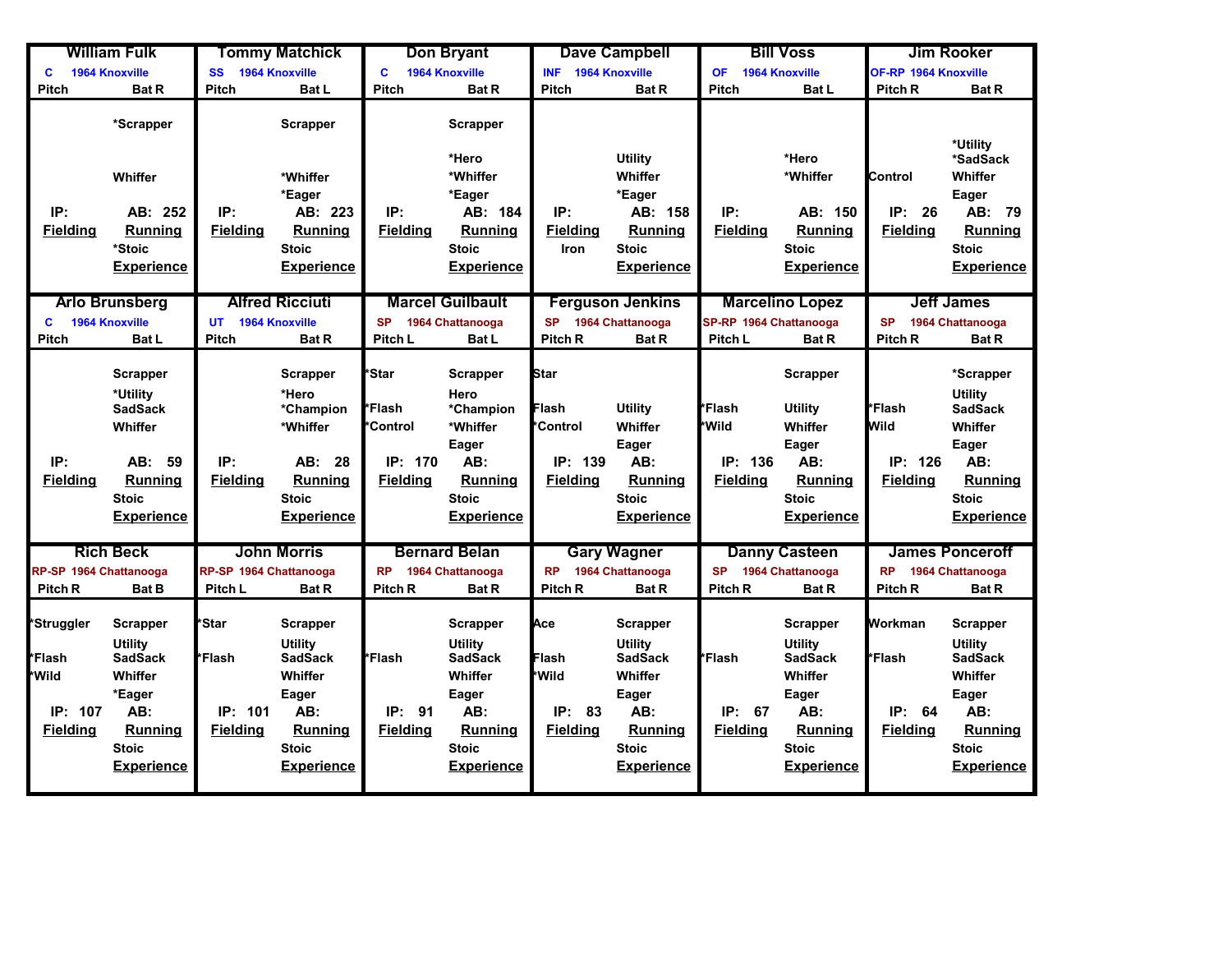|                        | <b>Dave Bennett</b>              |                        | <b>Jerry Messerly</b>            |                 | <b>Gene Kerns</b>    |                 | <b>Mike Marshall</b>  |                 | <b>Hank Allen</b>     |                     | <b>Bill Tomaselli</b>    |
|------------------------|----------------------------------|------------------------|----------------------------------|-----------------|----------------------|-----------------|-----------------------|-----------------|-----------------------|---------------------|--------------------------|
| <b>SP</b>              | 1964 Chattanooga                 | <b>SP</b>              | 1964 Chattanooga                 | <b>OF</b>       | 1964 Chattanooga     | <b>SS</b>       | 1964 Chattanooga      | 1B              | 1964 Chattanooga      | 3B                  | 1964 Chattanooga         |
| Pitch R                | <b>Bat R</b>                     | Pitch <sub>R</sub>     | <b>Bat R</b>                     | <b>Pitch</b>    | <b>Bat L</b>         | Pitch           | <b>Bat R</b>          | Pitch           | <b>Bat R</b>          | <b>Pitch</b>        | <b>Bat R</b>             |
|                        | Scrapper                         | Struggler<br>Workman   | Scrapper                         |                 | *Scrapper            |                 | *Scrapper             |                 |                       |                     | *Scrapper                |
| *Flash                 | <b>Utility</b><br><b>SadSack</b> | <b>*Flash</b>          | <b>Utility</b><br><b>SadSack</b> |                 |                      |                 | *Hero                 |                 | *Hero                 |                     | *Utility                 |
| <b>Control</b>         | Whiffer                          |                        | Whiffer                          |                 |                      |                 | *Whiffer              |                 | *Whiffer              |                     | *Whiffer                 |
|                        | Eager                            |                        | Eager                            |                 | *Eager               |                 |                       |                 | *Eager                |                     | *Eager                   |
| IP:<br>47              | AB:                              | IP:<br>19              | AB:                              | IP:             | AB: 508              | IP:             | AB: 495               | IP:             | AB: 437               | IP:                 | AB: 425                  |
| <b>Fielding</b>        | <b>Running</b>                   | <b>Fielding</b>        | <b>Running</b>                   | <b>Fielding</b> | <b>Running</b>       | <b>Fielding</b> | <b>Running</b>        | <b>Fielding</b> | <b>Running</b>        | <b>Fielding</b>     | <b>Running</b>           |
|                        | <b>Stoic</b>                     |                        | <b>Stoic</b>                     |                 | *Active              | <b>Iron</b>     | *Stoic                |                 |                       | Iron                |                          |
|                        | <b>Experience</b>                |                        | <b>Experience</b>                |                 | <b>Experience</b>    |                 | <b>Experience</b>     |                 | <b>Experience</b>     |                     | <b>Experience</b>        |
|                        | <b>Thomas Norwood</b>            |                        | <b>Larry Daniels</b>             |                 | <b>John Upham</b>    |                 | <b>Larry Cutright</b> |                 | <b>Danny Simons</b>   |                     | <b>James Perkins</b>     |
| OF-MI 1964 Chattanooga |                                  | <b>OF</b>              | 1964 Chattanooga                 | <b>OF</b>       | 1964 Chattanooga     | C               | 1964 Chattanooga      | 2B              | 1964 Chattanooga      | OF 1964 Chattanooga |                          |
| <b>Pitch</b>           | <b>Bat R</b>                     | <b>Pitch</b>           | <b>Bat R</b>                     | Pitch           | <b>Bat L</b>         | <b>Pitch</b>    | <b>Bat R</b>          | <b>Pitch</b>    | <b>Bat L</b>          | <b>Pitch</b>        | <b>Bat R</b>             |
|                        |                                  |                        |                                  |                 |                      |                 |                       |                 |                       |                     |                          |
|                        | *Scrapper                        |                        | *Slugger                         |                 | <b>Scrapper</b>      |                 |                       |                 | *Scrapper             |                     |                          |
|                        | *Hero                            |                        |                                  |                 | *Champion            |                 | *SadSack              |                 | *Hero                 |                     |                          |
|                        |                                  |                        | Whiffer                          |                 | *Good Eye            |                 | Whiffer               |                 | Whiffer               |                     | *Whiffer                 |
|                        | *Eager                           |                        |                                  |                 | *Eager               |                 | *Patient              |                 | *Eager                |                     | *Eager                   |
| IP:                    | AB: 393                          | IP:                    | AB: 380                          | IP:             | AB: 289              | IP:             | AB: 239               | IP:             | AB: 211               | IP:                 | AB: 199                  |
| <b>Fielding</b>        | <b>Running</b>                   | <b>Fielding</b>        | <b>Running</b>                   | <b>Fielding</b> | <b>Running</b>       | <b>Fielding</b> | Running               | <b>Fielding</b> | <b>Running</b>        | <b>Fielding</b>     | <b>Running</b>           |
| Iron                   |                                  | *Iron                  | *Stoic                           |                 | *Active              |                 | *Stoic                | <b>Iron</b>     | *Stoic                |                     |                          |
|                        | <b>Experience</b>                |                        | <b>Experience</b>                |                 | <b>Experience</b>    |                 | <b>Experience</b>     |                 | <b>Experience</b>     |                     | <b>Experience</b>        |
|                        |                                  |                        |                                  |                 |                      |                 |                       |                 |                       |                     |                          |
|                        | <b>Bill Heath</b>                |                        | <b>Fred Walters</b>              |                 | <b>Dennis Wagner</b> |                 | <b>Donald Bridges</b> |                 | <b>Donnel Douglas</b> |                     | <b>Charles Loyd</b>      |
| C                      | 1964 Chattanooga                 | 1B-3B 1964 Chattanooga |                                  | <b>OF</b>       | 1964 Chattanooga     | <b>UT</b>       | 1964 Chattanooga      | <b>UT</b>       | 1964 Chattanooga      |                     | SP-RP 1964 Columbus (GA) |
| Pitch                  | <b>Bat L</b>                     | <b>Pitch</b>           | <b>Bat L</b>                     | <b>Pitch</b>    | <b>Bat R</b>         | <b>Pitch</b>    | <b>Bat L</b>          | <b>Pitch</b>    | <b>Bat L</b>          | Pitch <sub>R</sub>  | <b>Bat R</b>             |
|                        | *Scrapper                        |                        | *HR King                         |                 | *Scrapper            |                 | Scrapper              |                 | *Scrapper             | *Struggler          | <b>Scrapper</b>          |
|                        | Hero                             |                        | Hero                             |                 | *Utility             |                 | Hero                  |                 | *Utility              |                     | <b>Utility</b>           |
|                        | *Good Eye                        |                        |                                  |                 | Whiffer              |                 | *Good Eye             |                 | Whiffer               | *Control            | Whiffer                  |
|                        | *Patient                         |                        | <b>Patient</b>                   |                 |                      |                 | <b>Eager</b>          |                 | *Eager                |                     | Eager                    |
| IP:                    | AB: 189                          | IP:                    | AB: 180                          | IP:             | AB: 152              | IP:             | AB:<br>- 34           | IP:             | AB: 31                | IP: 135             | AB:                      |
| <b>Fielding</b>        | <b>Running</b>                   | <b>Fielding</b>        | Running                          | <b>Fielding</b> | <b>Running</b>       | <b>Fielding</b> | <b>Running</b>        | <b>Fielding</b> | Running               | <b>Fielding</b>     | Running                  |
|                        | <b>Stoic</b>                     | *Iron                  | *Stoic                           |                 | <b>Stoic</b>         |                 | <b>Stoic</b>          |                 | <b>Stoic</b>          |                     | <b>Stoic</b>             |
|                        | <b>Experience</b>                |                        | <b>Experience</b>                |                 | <b>Experience</b>    |                 | <b>Experience</b>     |                 | <b>Experience</b>     |                     | <b>Experience</b>        |
|                        |                                  |                        |                                  |                 |                      |                 |                       |                 |                       |                     |                          |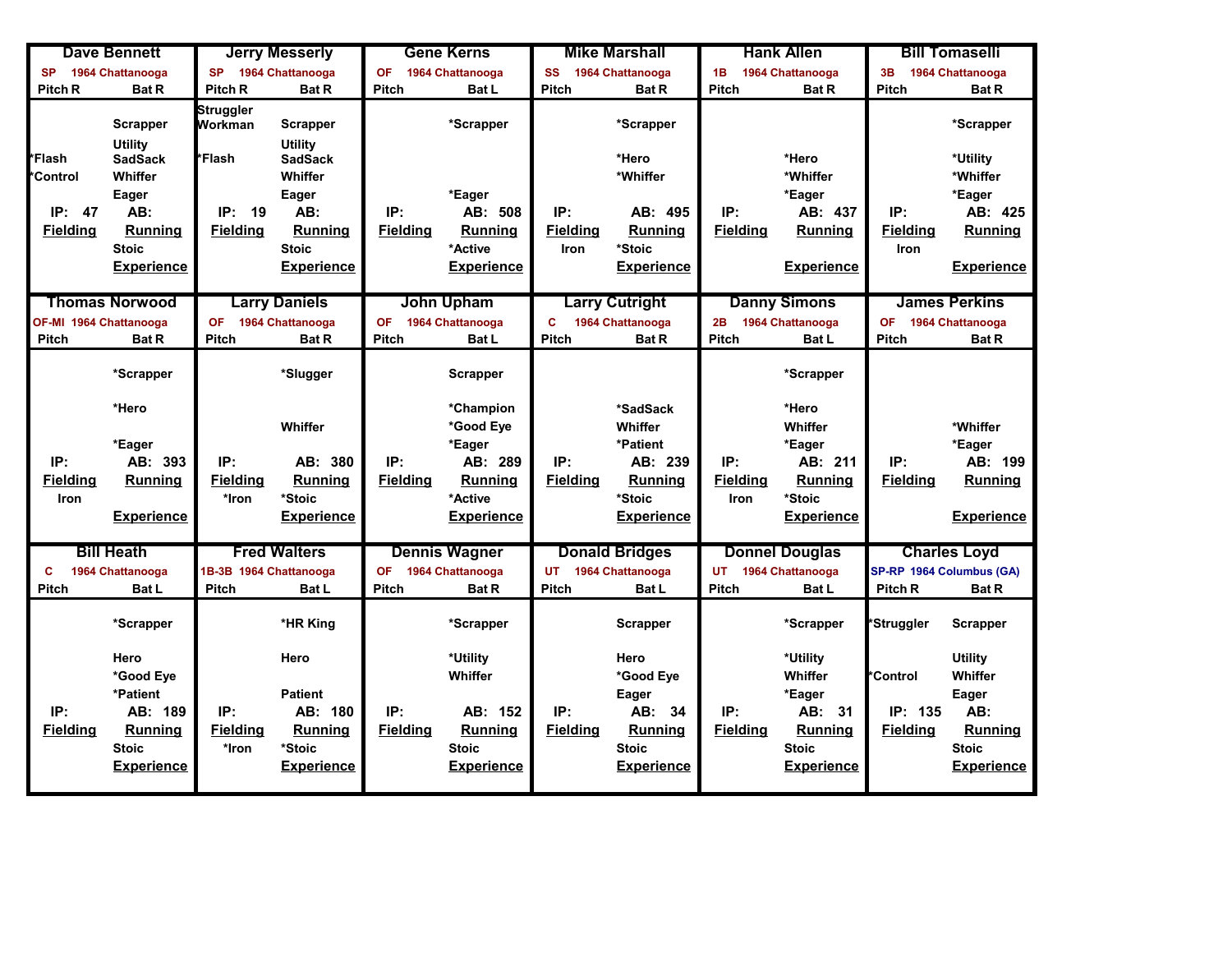|                     | <b>Dooley Womack</b>                                |                    | <b>Donald Semon</b>              |                    | <b>Robert Lasko</b>               |                    | <b>Tom Dukes</b>                  |                    | <b>Paul DelRossi</b>             |                    | <b>James Horsford</b>            |
|---------------------|-----------------------------------------------------|--------------------|----------------------------------|--------------------|-----------------------------------|--------------------|-----------------------------------|--------------------|----------------------------------|--------------------|----------------------------------|
| <b>RP</b>           | 1964 Columbus (GA)                                  | <b>SP</b>          | 1964 Columbus (GA)               |                    | RP-SP 1964 Columbus (GA)          | <b>SP</b>          | 1964 Columbus (GA)                | <b>SP</b>          | 1964 Columbus (GA)               | <b>RP</b>          | 1964 Columbus (GA)               |
| Pitch R             | <b>Bat L</b>                                        | <b>Pitch R</b>     | <b>Bat R</b>                     | <b>Pitch R</b>     | <b>Bat R</b>                      | Pitch <sub>R</sub> | <b>Bat R</b>                      | Pitch L            | Bat L                            | Pitch R            | <b>Bat R</b>                     |
| <b>Ace</b>          | <b>Scrapper</b>                                     | <b><i>Star</i></b> | <b>Scrapper</b>                  | *Star              | <b>Scrapper</b><br><b>Utility</b> | <i><b>Star</b></i> | <b>Scrapper</b><br><b>Utility</b> | Workman            | <b>Scrapper</b><br>*Utility      | <b>Star</b>        | <b>Scrapper</b><br>*Utility      |
| <mark>⊁Flash</mark> | Hero                                                |                    | <b>SadSack</b>                   | *Flash             | <b>SadSack</b>                    | *Flash             | <b>SadSack</b>                    |                    | *SadSack                         | Flash              | *SadSack                         |
|                     | Good Eye                                            | Wild               | Whiffer                          |                    | Whiffer                           |                    | Whiffer                           | *Control           | Whiffer                          |                    | Whiffer                          |
|                     | *Eager                                              |                    | Eager                            |                    | Eager                             |                    | *Eager                            |                    | Eager                            |                    | Eager                            |
| IP: 124             | AB:                                                 | IP: 111            | AB:                              | IP: 103            | AB:                               | IP:<br>97          | AB:                               | IP: 82             | AB:                              | IP: 81             | AB:                              |
| <b>Fielding</b>     | <b>Running</b>                                      | <b>Fielding</b>    | <b>Running</b>                   | <b>Fielding</b>    | Running                           | <b>Fielding</b>    | <b>Running</b>                    | <b>Fielding</b>    | Running                          | <b>Fielding</b>    | <b>Running</b>                   |
|                     |                                                     |                    | <b>Stoic</b>                     |                    | <b>Stoic</b>                      |                    | <b>Stoic</b>                      |                    | <b>Stoic</b>                     |                    | <b>Stoic</b>                     |
|                     | <b>Experience</b>                                   |                    | <b>Experience</b>                |                    | <b>Experience</b>                 |                    | <b>Experience</b>                 |                    | <b>Experience</b>                |                    | <b>Experience</b>                |
|                     |                                                     |                    |                                  |                    |                                   |                    |                                   |                    |                                  |                    |                                  |
|                     | <b>George Bechtold</b>                              |                    | <b>John Chambers</b>             |                    | <b>James Burton</b>               |                    | <b>Howard Kitt</b>                |                    | <b>Jack Spurgin</b>              |                    | <b>Robert Cerone</b>             |
| <b>SP</b>           | 1964 Columbus (GA)                                  | <b>SP</b>          | 1964 Columbus (GA)               | <b>RP</b>          | 1964 Columbus (GA)                | <b>SP</b>          | 1964 Columbus (GA)                |                    | SP-RP 1964 Columbus (GA)         | <b>SP</b>          | 1964 Columbus (GA)               |
| Pitch <sub>R</sub>  | <b>Bat R</b>                                        | Pitch <sub>R</sub> | <b>Bat R</b>                     | Pitch <sub>R</sub> | <b>Bat R</b>                      | Pitch L            | Bat L                             | Pitch <sub>R</sub> | <b>Bat R</b>                     | Pitch <sub>R</sub> | <b>Bat R</b>                     |
|                     | Scrapper                                            | *Struggler         | <b>Scrapper</b>                  | *Struggler         | <b>Scrapper</b>                   | <b>Star</b>        | <b>Scrapper</b>                   | *Workman           | <b>Scrapper</b>                  | *Ace               | <b>Scrapper</b>                  |
|                     | <b>SadSack</b>                                      |                    | <b>Utility</b><br><b>SadSack</b> |                    | <b>Utility</b><br><b>SadSack</b>  | *Flash             | <b>Utility</b><br><b>SadSack</b>  |                    | <b>Utility</b><br><b>SadSack</b> | <i>i</i> *Flash    | <b>Utility</b><br><b>SadSack</b> |
| *Wild               | Whiffer                                             |                    | Whiffer                          |                    | Whiffer                           | Wild               | Whiffer                           |                    | Whiffer                          |                    | Whiffer                          |
|                     |                                                     |                    |                                  |                    |                                   |                    |                                   |                    |                                  |                    |                                  |
| IP:<br>76           | AB:                                                 | IP: 74             | AB:                              | IP: 72             | AB:                               | IP:<br>56          | AB:                               | IP:<br>52          | AB:                              | IP:<br>48          | AB:                              |
| <b>Fielding</b>     | Running                                             | <b>Fielding</b>    | Running                          | <b>Fielding</b>    | Running                           | <b>Fielding</b>    | Running                           | <b>Fielding</b>    | Running                          | <b>Fielding</b>    | Running                          |
|                     | <b>Stoic</b>                                        |                    | <b>Stoic</b>                     |                    | <b>Stoic</b>                      |                    | <b>Stoic</b>                      |                    | <b>Stoic</b>                     |                    | <b>Stoic</b>                     |
|                     | <b>Experience</b>                                   |                    | <b>Experience</b>                |                    | <b>Experience</b>                 |                    | <b>Experience</b>                 |                    | <b>Experience</b>                |                    | <b>Experience</b>                |
|                     |                                                     |                    |                                  |                    |                                   |                    |                                   |                    |                                  |                    |                                  |
|                     | <b>Steven Sundra</b>                                |                    | <b>Mike Hegan</b>                |                    | <b>Ike Futch</b>                  |                    | <b>Dennis Corti</b>               |                    | <b>Roger Repoz</b>               |                    | <b>Roy White</b>                 |
| <b>SP</b>           | 1964 Columbus (GA)                                  | 1B                 | 1964 Columbus (GA)               |                    | 3B-2B 1964 Columbus (GA)          | <b>OF</b>          | 1964 Columbus (GA)                | <b>OF</b>          | 1964 Columbus (GA)               | 2B                 | 1964 Columbus (GA)               |
| Pitch R             | <b>Bat R</b>                                        | <b>Pitch</b>       | <b>Bat L</b>                     | Pitch              | <b>Bat L</b>                      | <b>Pitch</b>       | <b>Bat R</b>                      | <b>Pitch</b>       | Bat L                            | <b>Pitch</b>       | <b>Bat B</b>                     |
|                     | <b>Scrapper</b><br><b>Utility</b><br><b>SadSack</b> |                    | *Utility                         |                    | <b>Scrapper</b><br>*Champion      |                    | Hero                              |                    | Slugger<br>*Utility              |                    |                                  |
| *Control            | Whiffer                                             | *Control           | Whiffer                          |                    | Good Eye                          |                    | *Whiffer                          | *Control           | Whiffer                          |                    | *Whiffer                         |
|                     |                                                     |                    | *Patient                         |                    | Eager                             |                    | Eager                             |                    | *Patient                         |                    | *Patient                         |
| IP:<br>32           | AB:                                                 | IP:                | AB: 506                          | IP:                | AB: 505                           | IP:                | AB: 449                           | IP:                | AB: 423                          | IP:<br>32          | AB: 376                          |
| <b>Fielding</b>     | <b>Running</b>                                      | <b>Fielding</b>    | <b>Running</b>                   | <b>Fielding</b>    | <b>Running</b>                    | <b>Fielding</b>    | <b>Running</b>                    | <b>Fielding</b>    | Running                          | <b>Fielding</b>    | <b>Running</b>                   |
|                     | <b>Stoic</b>                                        |                    |                                  |                    | *Stoic                            |                    | <b>Stoic</b>                      |                    | *Stoic                           |                    |                                  |
|                     | <b>Experience</b>                                   |                    | <b>Experience</b>                |                    | <b>Experience</b>                 |                    | <b>Experience</b>                 |                    | <b>Experience</b>                |                    | <b>Experience</b>                |
|                     |                                                     |                    |                                  |                    |                                   |                    |                                   |                    |                                  |                    |                                  |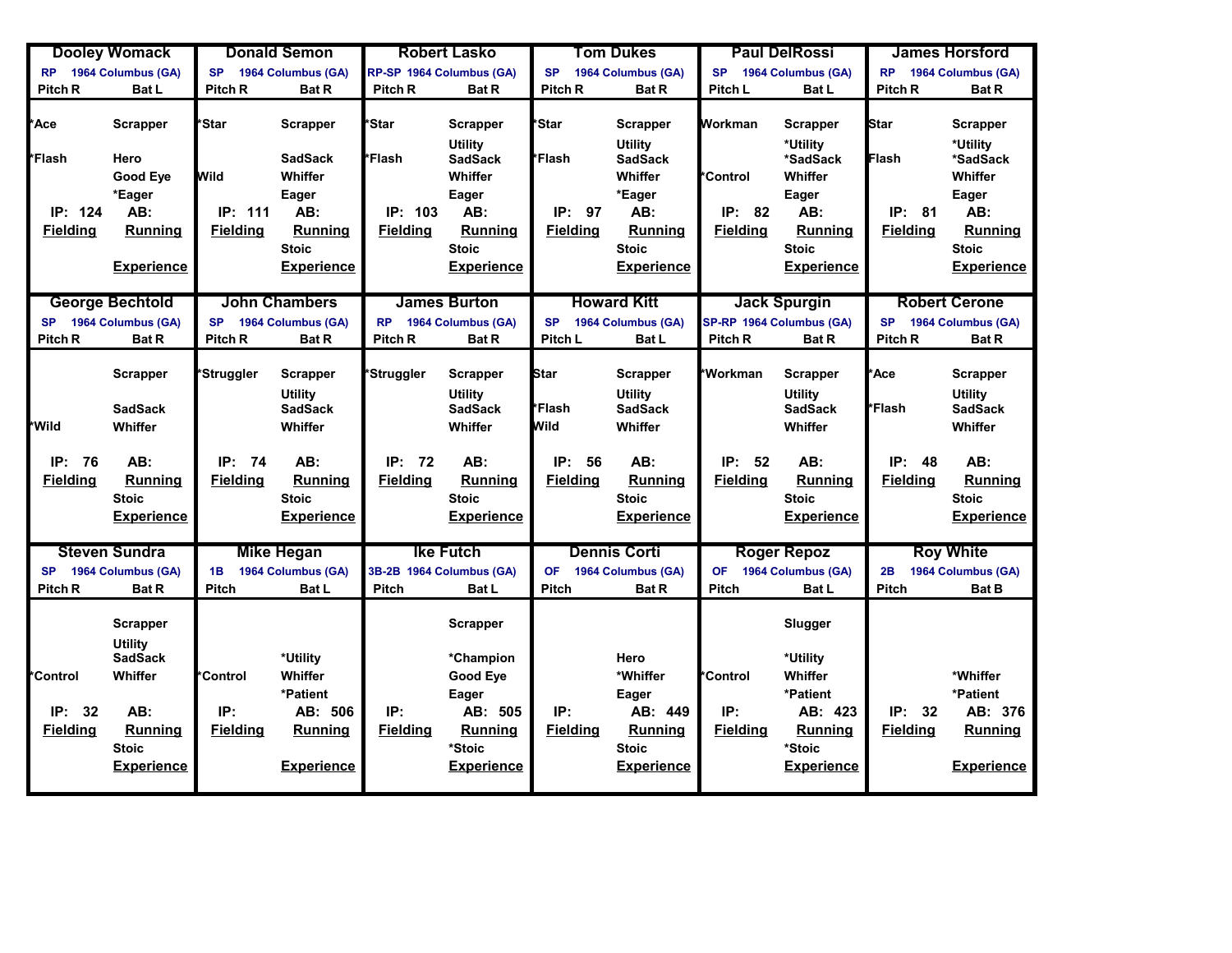|                    | <b>Ron Solomini</b>                          |                    | <b>Ronnie Retton</b>                                |                 | <b>Joe Faraci</b>                            |                             | <b>Rich Barry</b>    |                 | <b>Bill Madden</b>                |                    | <b>John Monteleone</b> |
|--------------------|----------------------------------------------|--------------------|-----------------------------------------------------|-----------------|----------------------------------------------|-----------------------------|----------------------|-----------------|-----------------------------------|--------------------|------------------------|
| <b>OF</b>          | 1964 Columbus (GA)                           |                    | SS-3B 1964 Columbus (GA)                            | SS              | 1964 Columbus (GA)                           | <b>OF</b>                   | 1964 Columbus (GA)   | C               | 1964 Columbus (GA)                | 3B                 | 1964 Columbus (GA)     |
| <b>Pitch</b>       | <b>Bat R</b>                                 | Pitch              | <b>Bat L</b>                                        | Pitch           | <b>Bat R</b>                                 | Pitch                       | <b>Bat R</b>         | Pitch           | Bat L                             | <b>Pitch</b>       | <b>Bat R</b>           |
|                    |                                              |                    | <b>Scrapper</b>                                     |                 | <b>Scrapper</b>                              |                             | *Slugger *HR<br>King |                 |                                   |                    | <b>Scrapper</b>        |
|                    | <b>Utility</b>                               |                    |                                                     |                 | *Good Eye                                    |                             | Whiffer              |                 | Hero                              |                    | *SadSack<br>*Whiffer   |
|                    |                                              |                    | *Patient                                            |                 |                                              |                             | *Patient             |                 | <b>Patient</b>                    |                    | *Eager                 |
| IP:                | AB: 329                                      | IP:                | AB: 326                                             | IP:             | AB: 310                                      | IP:                         | AB: 297              | IP:             | AB: 293                           | IP:                | AB: 111                |
| <b>Fielding</b>    | Running                                      | <b>Fielding</b>    | Running                                             | <b>Fielding</b> | <b>Running</b>                               | <b>Fielding</b>             | <b>Running</b>       | <b>Fielding</b> | <b>Running</b>                    | <b>Fielding</b>    | <b>Running</b>         |
|                    | *Stoic                                       |                    |                                                     |                 | <b>Stoic</b>                                 |                             | *Stoic               |                 | *Stoic                            |                    | <b>Stoic</b>           |
|                    | <b>Experience</b>                            |                    | <b>Experience</b>                                   |                 | <b>Experience</b>                            |                             | <b>Experience</b>    |                 | <b>Experience</b>                 |                    | <b>Experience</b>      |
|                    |                                              |                    |                                                     |                 |                                              |                             |                      |                 |                                   |                    |                        |
|                    | <b>Charles Boone</b>                         |                    | <b>Frank Fernandez</b>                              |                 | <b>Robert Guy</b>                            |                             | <b>Ken Larson</b>    |                 | <b>Luke Walker</b>                |                    | <b>Jim Shellenback</b> |
| C                  | 1964 Columbus (GA)                           | C                  | 1964 Columbus (GA)                                  |                 | OF-3B 1964 Columbus (GA)                     | <b>SP-RP 1964 Asheville</b> |                      | <b>SP</b>       | <b>1964 Asheville</b>             | <b>SP</b>          | 1964 Asheville         |
| <b>Pitch</b>       | <b>Bat R</b>                                 | <b>Pitch</b>       | <b>Bat R</b>                                        | <b>Pitch</b>    | <b>Bat R</b>                                 | Pitch <sub>R</sub>          | <b>Bat R</b>         | Pitch L         | <b>Bat L</b>                      | Pitch L            | <b>Bat L</b>           |
|                    | <b>Scrapper</b>                              |                    |                                                     |                 | *HR King<br><b>Utility</b>                   |                             |                      | *Star           | <b>Scrapper</b><br><b>Utility</b> | *Star              | *Scrapper              |
|                    | <b>Utility</b>                               |                    | *SadSack                                            |                 | <b>SadSack</b>                               | *Flash                      | *SadSack             | *Flash          | <b>SadSack</b>                    | <b>Flash</b>       | *SadSack               |
|                    | *Good Eye                                    |                    | Whiffer                                             |                 | Whiffer                                      |                             | Whiffer              | <b>M</b> ild    | Whiffer                           | *Wild              | Whiffer                |
|                    | *Patient                                     |                    |                                                     |                 | *Patient                                     |                             |                      |                 |                                   |                    | Eager                  |
| IP:                | AB: 109                                      | IP:                | AB:<br>- 83                                         | IP:             | AB: 28                                       | IP: 186                     | AB:                  | IP: 184         | AB:                               | IP: 181            | AB:                    |
| <b>Fielding</b>    | <b>Running</b>                               | <b>Fielding</b>    | Running                                             | <b>Fielding</b> | <b>Running</b>                               | <b>Fielding</b>             | Running              | <b>Fielding</b> | <b>Running</b>                    | <b>Fielding</b>    | Running                |
|                    | <b>Stoic</b>                                 |                    | <b>Stoic</b>                                        |                 | <b>Stoic</b>                                 |                             | <b>Stoic</b>         |                 | <b>Stoic</b>                      |                    |                        |
|                    | <b>Experience</b>                            |                    | <b>Experience</b>                                   |                 | <b>Experience</b>                            |                             | <b>Experience</b>    |                 | <b>Experience</b>                 |                    | <b>Experience</b>      |
|                    |                                              |                    |                                                     |                 |                                              |                             |                      |                 |                                   |                    |                        |
|                    | <b>Gary Waslewski</b>                        |                    | <b>Dick Colpaert</b>                                |                 | <b>Chuck Herzberger</b>                      |                             | <b>Dave Roberts</b>  |                 | <b>Ernie Kunkle</b>               |                    | <b>John Gelnar</b>     |
| SP 1964 Asheville  |                                              | <b>RP</b>          | 1964 Asheville                                      | <b>RP</b>       | 1964 Asheville                               | <b>SP</b>                   | 1964 Asheville       | <b>SP</b>       | 1964 Asheville                    | <b>SP</b>          | 1964 Asheville         |
| Pitch <sub>R</sub> | <b>Bat R</b>                                 | Pitch <sub>R</sub> | <b>Bat R</b>                                        | <b>Pitch R</b>  | <b>Bat B</b>                                 | Pitch L                     | <b>Bat L</b>         | <b>Pitch R</b>  | <b>Bat R</b>                      | Pitch <sub>R</sub> | <b>Bat R</b>           |
|                    | <b>Scrapper</b><br>Utility<br><b>SadSack</b> | Workman<br>*Flash  | <b>Scrapper</b><br><b>Utility</b><br><b>SadSack</b> | *Struggler      | Scrapper<br><b>Utility</b><br><b>SadSack</b> | *Workman<br>*Flash          | Scrapper<br>*Utility | Struggler       | <b>Scrapper</b><br>*Utility       | 'Star<br>*Flash    | *Slugger<br>*SadSack   |
|                    | Whiffer                                      | *Wild              | Whiffer                                             |                 | Whiffer                                      |                             | *Whiffer             | Wild            | *Whiffer                          | <b>Control</b>     | Whiffer                |
|                    | *Eager                                       |                    | *Eager                                              |                 | Eager                                        |                             | Eager                |                 | Eager                             |                    | Eager                  |
| IP: 96             | AB:                                          | IP: 93             | AB:                                                 | IP:<br>74       | AB:                                          | IP:<br>- 59                 | AB:                  | IP: 54          | AB:                               | IP: 51             | AB:                    |
| <b>Fielding</b>    | <b>Running</b>                               | <b>Fielding</b>    | Running                                             | <b>Fielding</b> | Running                                      | <b>Fielding</b>             | Running              | <b>Fielding</b> | Running                           | <b>Fielding</b>    | <b>Running</b>         |
|                    | <b>Stoic</b>                                 |                    | <b>Stoic</b>                                        |                 | <b>Stoic</b>                                 |                             | <b>Stoic</b>         |                 | <b>Stoic</b>                      |                    | <b>Stoic</b>           |
|                    | <b>Experience</b>                            |                    | <b>Experience</b>                                   |                 | <b>Experience</b>                            |                             | <b>Experience</b>    |                 | <b>Experience</b>                 |                    | <b>Experience</b>      |
|                    |                                              |                    |                                                     |                 |                                              |                             |                      |                 |                                   |                    |                        |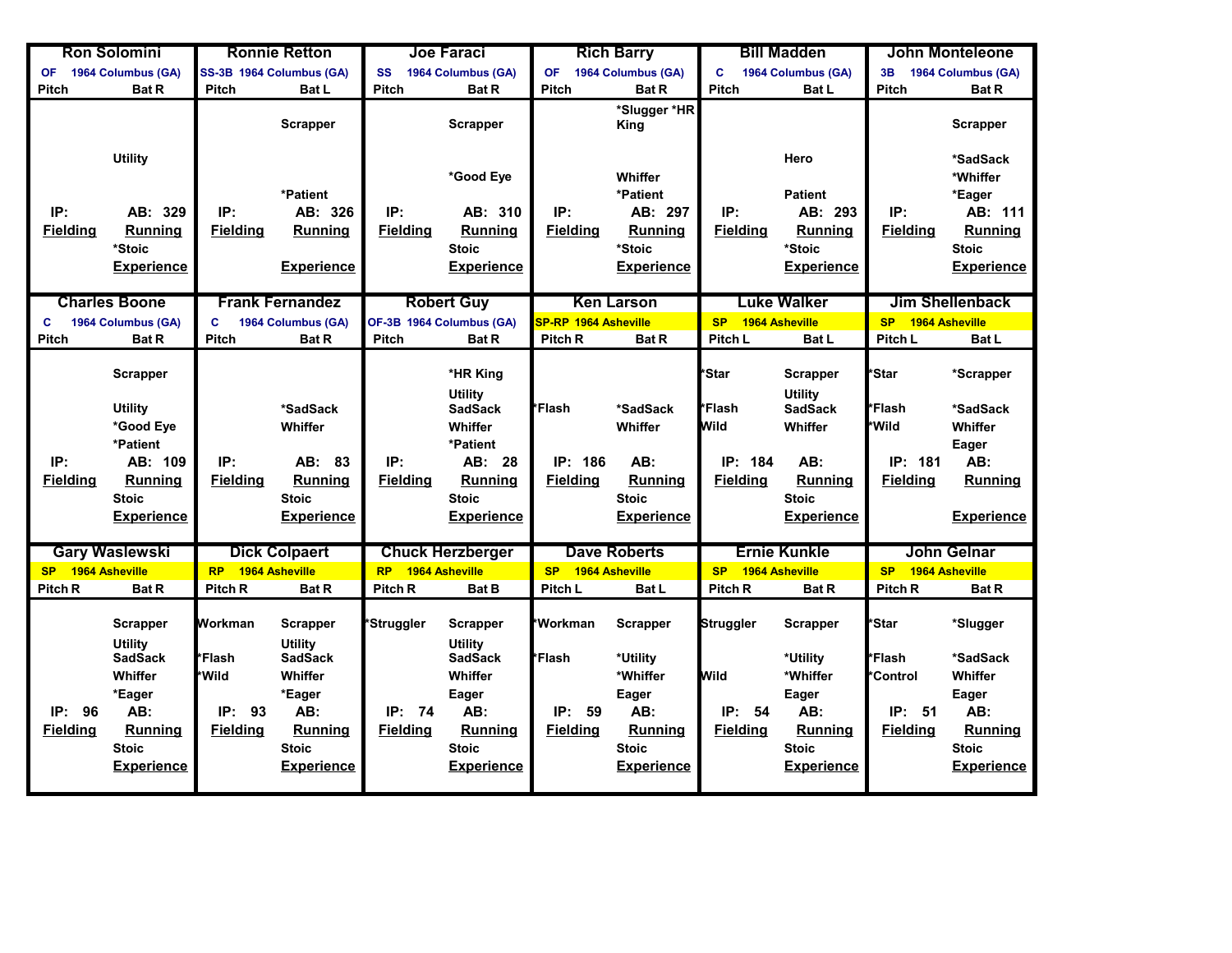|                                                | <b>Bill McGilivray</b>                                                        |                                                    | <b>Ron Blackburn</b>                                                                           |                                                 | <b>Gene McKarney</b>                                                                         |                                                | <b>Phil Cunningham</b>                                                   |                                                | <b>Juan Gener</b>                                                     |                                 | <b>Don Bosch</b>                                                                                        |
|------------------------------------------------|-------------------------------------------------------------------------------|----------------------------------------------------|------------------------------------------------------------------------------------------------|-------------------------------------------------|----------------------------------------------------------------------------------------------|------------------------------------------------|--------------------------------------------------------------------------|------------------------------------------------|-----------------------------------------------------------------------|---------------------------------|---------------------------------------------------------------------------------------------------------|
| <b>RP</b>                                      | 1964 Asheville                                                                | <b>RP</b>                                          | 1964 Asheville                                                                                 | <b>RP</b>                                       | 1964 Asheville                                                                               | <b>SP</b>                                      | 1964 Asheville                                                           | <b>RP</b>                                      | 1964 Asheville                                                        | <b>OF</b>                       | 1964 Asheville                                                                                          |
| Pitch R                                        | <b>Bat R</b>                                                                  | Pitch <sub>R</sub>                                 | <b>Bat R</b>                                                                                   | Pitch R                                         | <b>Bat R</b>                                                                                 | Pitch R                                        | <b>Bat R</b>                                                             | Pitch R                                        | <b>Bat R</b>                                                          | <b>Pitch</b>                    | <b>Bat B</b>                                                                                            |
| *Workman                                       | *Scrapper                                                                     | 'Ace                                               | *Scrapper                                                                                      |                                                 | *Scrapper                                                                                    | Struggler<br>Workman                           | *Scrapper                                                                | Struggler<br>Workman                           | *Scrapper                                                             |                                 |                                                                                                         |
| Flash<br>*Wild<br>IP:<br>37<br><b>Fielding</b> | *SadSack<br>Whiffer<br>Eager<br>AB:<br>Running                                | <b>DBL Control</b><br>IP:<br>35<br><b>Fielding</b> | *SadSack<br>Whiffer<br>Eager<br>AB:<br><b>Running</b><br><b>Stoic</b>                          | <b>DBL Wild</b><br>IP:<br>21<br><b>Fielding</b> | *SadSack<br>Whiffer<br>Eager<br>AB:<br>Runnina<br><b>Stoic</b>                               | *Flash<br>Wild<br>IP:<br>19<br><b>Fielding</b> | *SadSack<br>Whiffer<br>Eager<br>AB:<br>Runnina<br><b>Stoic</b>           | Flash<br>*Wild<br>IP:<br>19<br><b>Fielding</b> | *SadSack<br>Whiffer<br>Eager<br>AB:<br><b>Running</b><br><b>Stoic</b> | IP:<br><b>Fielding</b>          | *Whiffer<br>AB: 530<br><b>Running</b>                                                                   |
|                                                | <b>Experience</b>                                                             |                                                    | <b>Experience</b>                                                                              |                                                 | <b>Experience</b>                                                                            |                                                | <b>Experience</b>                                                        |                                                | <b>Experience</b>                                                     |                                 | <b>Experience</b>                                                                                       |
|                                                | <b>George Spriggs</b>                                                         |                                                    | <b>Roberto Pena</b>                                                                            |                                                 | <b>Edward Sada</b>                                                                           |                                                | <b>Jose Martinez</b>                                                     |                                                | <b>Jerry May</b>                                                      |                                 | <b>Elmo Plaskett</b>                                                                                    |
| OF.                                            | 1964 Asheville                                                                | <b>SS</b>                                          | 1964 Asheville                                                                                 | 3B-1B 1964 Asheville                            |                                                                                              | <b>2B-INF 1964 Asheville</b>                   |                                                                          | $\mathbf{C}$                                   | 1964 Asheville                                                        | OF-1B 1964 Asheville            |                                                                                                         |
| <b>Pitch</b>                                   | <b>Bat L</b>                                                                  | <b>Pitch</b>                                       | <b>Bat R</b>                                                                                   | <b>Pitch</b>                                    | <b>Bat R</b>                                                                                 | Pitch                                          | <b>Bat R</b>                                                             | <b>Pitch</b>                                   | <b>Bat R</b>                                                          | <b>Pitch</b>                    | <b>Bat R</b>                                                                                            |
|                                                | *Hero<br>*Champion                                                            |                                                    | *Slugger<br>*Champion                                                                          |                                                 | *Slugger<br>*Hero                                                                            |                                                | *HR King<br>*Hero                                                        |                                                | *Scrapper                                                             |                                 | Slugger<br>Hero                                                                                         |
|                                                | *Whiffer                                                                      |                                                    | *Good Eye                                                                                      |                                                 |                                                                                              |                                                | *Whiffer                                                                 |                                                | *Whiffer                                                              |                                 |                                                                                                         |
|                                                |                                                                               |                                                    | *Eager                                                                                         |                                                 | *Eager                                                                                       |                                                |                                                                          |                                                | *Patient                                                              |                                 | *Eager                                                                                                  |
| IP:                                            | AB: 509                                                                       | IP:                                                | AB: 433                                                                                        | IP:                                             | AB: 412                                                                                      | IP:                                            | AB: 403                                                                  | IP:                                            | AB: 346                                                               | IP:                             | AB: 320                                                                                                 |
| <b>Fielding</b>                                | <b>Running</b>                                                                | <b>Fielding</b>                                    | <b>Running</b>                                                                                 | <b>Fielding</b>                                 | <b>Running</b>                                                                               | <b>Fielding</b>                                | <b>Running</b>                                                           | <b>Fielding</b>                                | Running                                                               | <b>Fielding</b>                 | <b>Running</b>                                                                                          |
|                                                | <b>Active</b><br><b>Experience</b>                                            | Iron                                               | *Active<br><b>Experience</b>                                                                   | Iron                                            | <b>Experience</b>                                                                            |                                                | *Stoic<br><b>Experience</b>                                              |                                                | <b>Stoic</b><br><b>Experience</b>                                     |                                 | *Stoic<br><b>Experience</b>                                                                             |
|                                                | <b>Roberto Herrera</b>                                                        |                                                    | <b>Ed Napoleon</b>                                                                             |                                                 | <b>Buddy Pritchard</b>                                                                       |                                                | <b>Mike Derrick</b>                                                      |                                                | <b>Ron Woods</b>                                                      |                                 | <b>David Kwiatkowski</b>                                                                                |
| 1B-C 1964 Asheville                            |                                                                               | <b>OF</b>                                          | 1964 Asheville                                                                                 | 2B-INF 1964 Asheville                           |                                                                                              | 1B                                             | 1964 Asheville                                                           | <b>OF</b>                                      | 1964 Asheville                                                        | 1B-OF 1964 Asheville            |                                                                                                         |
| <b>Pitch</b>                                   | <b>Bat R</b>                                                                  | <b>Pitch</b>                                       | <b>Bat R</b>                                                                                   | Pitch                                           | <b>Bat R</b>                                                                                 | <b>Pitch</b>                                   | <b>Bat L</b>                                                             | <b>Pitch</b>                                   | <b>Bat R</b>                                                          | <b>Pitch</b>                    | <b>Bat L</b>                                                                                            |
|                                                |                                                                               |                                                    | *Scrapper                                                                                      |                                                 |                                                                                              |                                                |                                                                          |                                                | Scrapper                                                              |                                 | *Slugger<br><b>HR King</b>                                                                              |
| IP:<br><b>Fielding</b>                         | *Hero<br>*Whiffer<br>AB: 286<br><b>Running</b><br>*Stoic<br><b>Experience</b> | IP:<br><b>Fielding</b><br>*Iron                    | *Hero<br>*Good Eye<br>*Eager<br>AB: 213<br><b>Running</b><br><b>Stoic</b><br><b>Experience</b> | IP:<br><b>Fielding</b><br>Iron                  | *Champion<br>*Good Eye<br>*Eager<br>AB: 135<br><b>Running</b><br>*Stoic<br><b>Experience</b> | IP:<br><b>Fielding</b>                         | *SadSack<br>Whiffer<br>AB: 131<br>Running<br>*Stoic<br><b>Experience</b> | IP:<br><b>Fielding</b>                         | *Whiffer<br>AB: 128<br>Running<br>*Active<br><b>Experience</b>        | IP:<br><b>Fielding</b><br>*Iron | *SadSack<br>Whiffer<br><b>Patient</b><br>AB: 113<br><b>Running</b><br><b>Stoic</b><br><b>Experience</b> |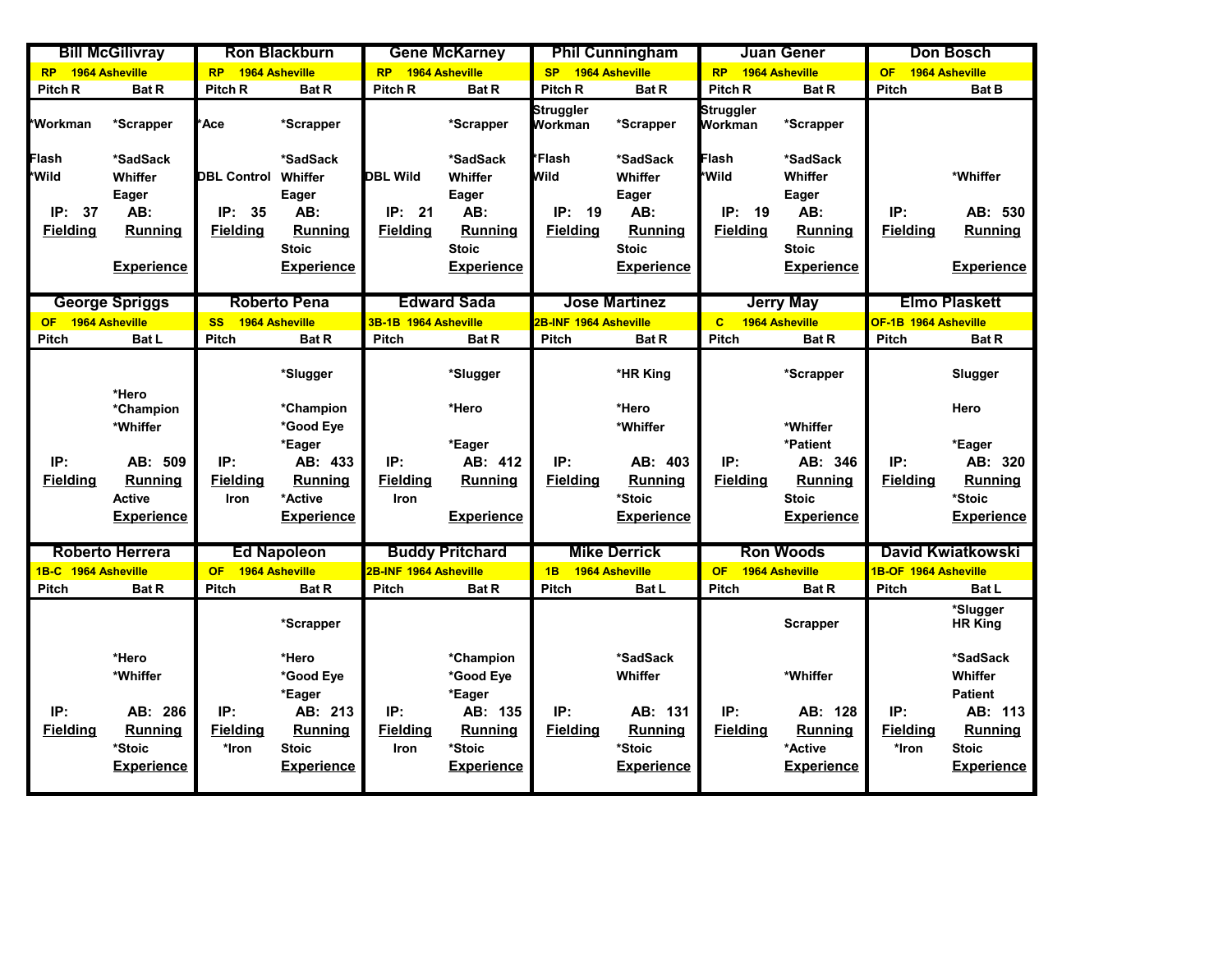| <b>Louis Ertle</b>           |                    | <b>Robert Golden</b>         |                     | <b>Harry Billie</b>         |                       | <b>Columbus</b>                               |                       | <b>Charlotte</b>           |                         | Lynchburg                  |                            |
|------------------------------|--------------------|------------------------------|---------------------|-----------------------------|-----------------------|-----------------------------------------------|-----------------------|----------------------------|-------------------------|----------------------------|----------------------------|
| 1964 Asheville<br>2B         |                    | 1964 Asheville<br>2B         |                     | 1964 Asheville<br><b>SS</b> |                       | <b>Yankees</b>                                |                       | <b>Hornets</b>             |                         | <b>White Sox</b>           |                            |
| Pitch                        | <b>Bat L</b>       | Pitch                        | <b>Bat R</b>        | Pitch                       | <b>Bat R</b>          |                                               |                       |                            |                         |                            |                            |
|                              |                    |                              | Scrapper            |                             | <b>Scrapper</b>       |                                               | <b>Overall Record</b> |                            | <b>Overall Record</b>   |                            | <b>Overall Record</b>      |
|                              | *Hero              |                              | *Utility<br>Whiffer |                             | *Utility<br>*Good Eye |                                               | 65-74                 |                            | 73-67                   |                            | 81-59                      |
|                              | *Eager             |                              | Eager               |                             | Eager                 | AFF:                                          | <b>NY Yankees</b>     | AFF:                       | <b>Minnesota</b>        | AFF:                       | Chicago (AL)               |
| IP:                          | AB: 106            | IP:                          | AB: 36              | IP:                         | AB: 35                | Park:                                         |                       | Park:                      |                         | Park:                      |                            |
| <b>Fielding</b>              | <b>Running</b>     | <b>Fielding</b>              | <b>Running</b>      | <b>Fielding</b>             | <b>Running</b>        |                                               | <b>Golden Park</b>    |                            | <b>Memorial Stadium</b> |                            | <b>Memorial Stadium</b>    |
|                              | *Stoic             |                              | <b>Stoic</b>        |                             | <b>Stoic</b>          | <b>MGR: Rube Walker</b>                       |                       | <b>MGR: Al Evans</b>       |                         | <b>MGR: George Noga</b>    |                            |
|                              | <b>Experience</b>  |                              | <b>Experience</b>   |                             | <b>Experience</b>     |                                               |                       |                            |                         |                            |                            |
|                              |                    |                              |                     |                             |                       |                                               | 1964 Southern League  |                            | 1964 Southern League    | 1964 Southern League       |                            |
|                              | <b>Birmingham</b>  | <b>Macon</b>                 |                     | <b>Knoxville</b>            |                       | <b>Asheville</b>                              |                       | Chattanooga                |                         |                            | <b>Columbus</b>            |
|                              | <b>Barons</b>      |                              | <b>Peaches</b>      |                             | <b>Smokies</b>        |                                               | <b>Tourists</b>       | <b>Lookouts</b>            |                         | <b>Yankees</b>             |                            |
|                              |                    |                              |                     |                             |                       |                                               |                       |                            |                         |                            |                            |
| <b>Overall Record</b>        |                    | <b>Overall Record</b>        |                     | <b>Overall Record</b>       |                       | <b>Overall Record</b>                         |                       | <b>Overall Record</b>      |                         | <b>Pitcher Hitter Card</b> |                            |
| 80-60                        |                    | 80-60                        |                     | 67-73                       |                       | 52-86                                         |                       | 65-74                      |                         |                            |                            |
| AFF:                         | <b>Kansas City</b> | AFF:                         | Cincinnati          | AFF:                        | <b>Detroit</b>        | AFF:                                          | Pittsburgh            | AFF:                       | Philadelphia            |                            |                            |
| Park:                        |                    | Park:                        |                     | Park:                       |                       | Park:                                         |                       | Park:                      |                         |                            |                            |
| <b>Rickwood Field</b>        |                    | <b>Luther Williams Field</b> |                     | <b>Bill Meyer Stadium</b>   |                       | <b>McCormick Field</b>                        |                       | <b>Engle Field</b>         |                         |                            |                            |
| <b>MGR: Haywood Sullivan</b> |                    | <b>MGR: John Davis</b>       |                     | <b>MGR: Bob Mavis</b>       |                       | <b>MGR: Ray Hathaway/</b><br><b>Bob Clear</b> |                       | <b>MGR: Andy Seminick</b>  |                         |                            |                            |
| 1964 Southern League         |                    | 1964 Southern League         |                     | 1964 Southern League        |                       |                                               | 1964 Southern League  |                            | 1964 Southern League    |                            |                            |
| <b>Charlotte</b>             |                    | Lynchburg                    |                     | <b>Birmingham</b>           |                       | <b>Macon</b>                                  |                       | <b>Knoxville</b>           |                         |                            | <b>Asheville</b>           |
| <b>Hornets</b>               |                    | <b>White Sox</b>             |                     | <b>Barons</b>               |                       | <b>Peaches</b>                                |                       | <b>Smokies</b>             |                         |                            | <b>Tourists</b>            |
|                              |                    |                              |                     |                             |                       |                                               |                       |                            |                         |                            |                            |
| <b>Pitcher Hitter Card</b>   |                    | <b>Pitcher Hitter Card</b>   |                     | <b>Pitcher Hitter Card</b>  |                       | <b>Pitcher Hitter Card</b>                    |                       | <b>Pitcher Hitter Card</b> |                         |                            | <b>Pitcher Hitter Card</b> |
|                              |                    |                              |                     |                             |                       |                                               |                       |                            |                         |                            |                            |
|                              |                    |                              |                     |                             |                       |                                               |                       |                            |                         |                            |                            |
|                              |                    |                              |                     |                             |                       |                                               |                       |                            |                         |                            |                            |
|                              |                    |                              |                     |                             |                       |                                               |                       |                            |                         |                            |                            |
|                              |                    |                              |                     |                             |                       |                                               |                       |                            |                         |                            |                            |